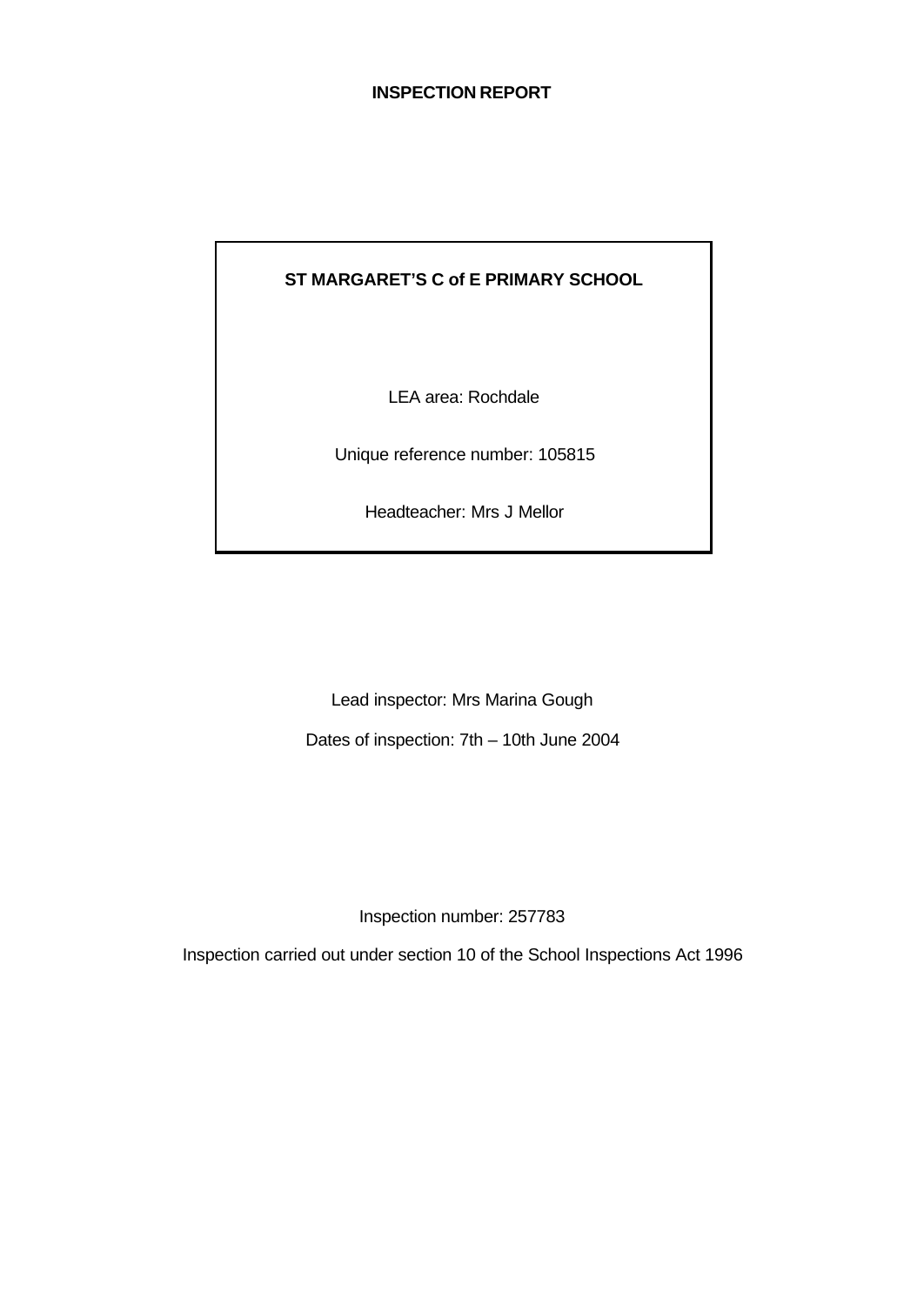© Crown copyright 2004

This report may be reproduced in whole or in part for non-commercial educational purposes, provided that all extracts quoted are reproduced verbatim without adaptation and on condition that the source and date thereof are stated.

Further copies of this report are obtainable from the school. Under the School Inspections Act 1996, the school must provide a copy of this report and/or its summary free of charge to certain categories of people. A charge not exceeding the full cost of reproduction may be made for any other copies supplied.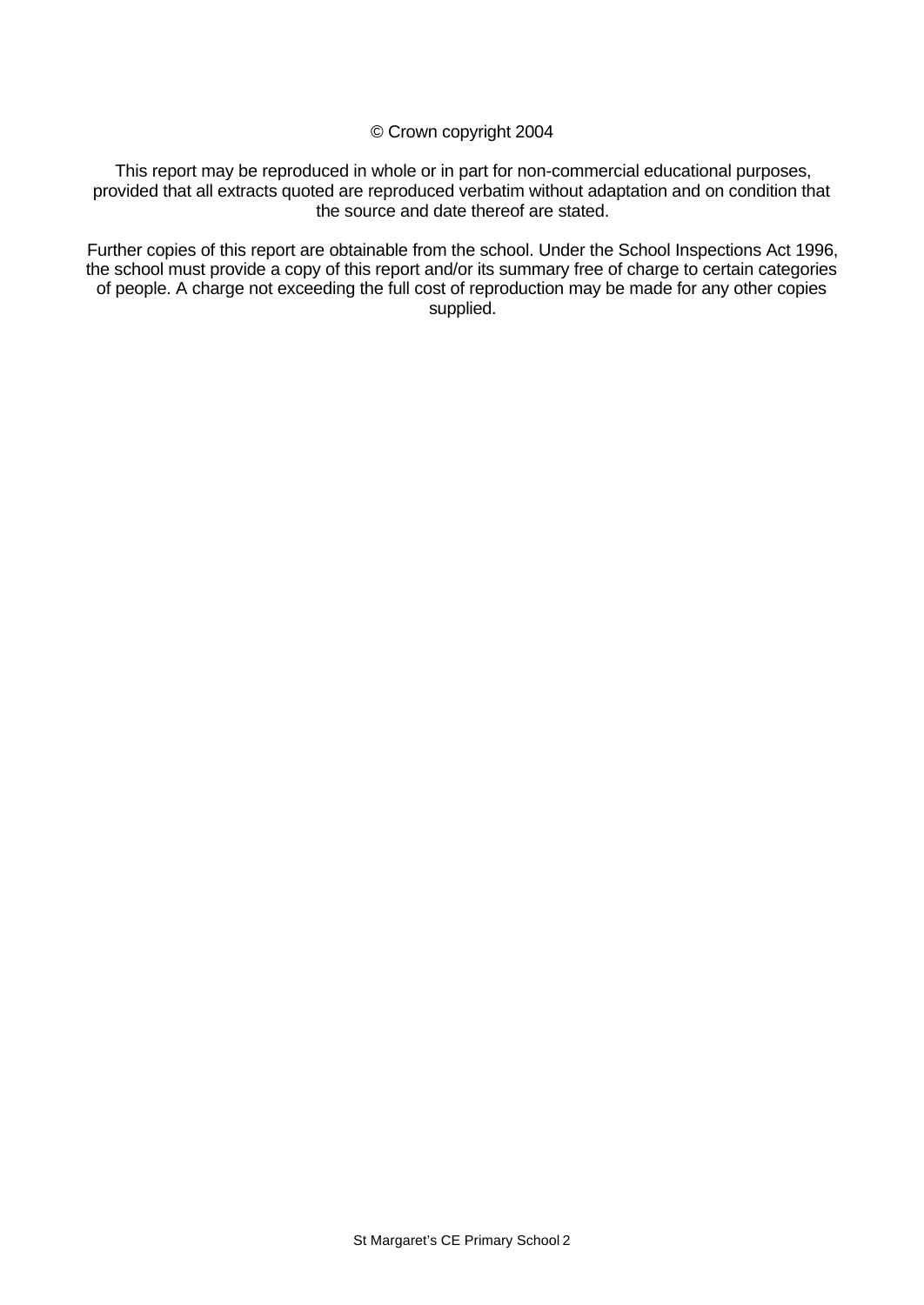# **INFORMATION ABOUT THE SCHOOL**

| Type of school:              | Primary                    |
|------------------------------|----------------------------|
| School category:             | <b>Voluntary Aided</b>     |
| Age range of pupils:         | 4 - 11                     |
| Gender of pupils:            | Mixed                      |
| Number on roll:              | 194                        |
| School address:              | Heys Lane                  |
|                              | Heywood                    |
|                              | Lancashire                 |
| Postcode:                    | <b>OL10 3RD</b>            |
| Telephone number:            | 01706 369639               |
| Fax number:                  | 01706 620192               |
| Appropriate authority:       | The governing body         |
| Name of chair of governors:  | <b>Mr Dennis Chesworth</b> |
|                              |                            |
| Date of previous inspection: | April 1998                 |

# **CHARACTERISTICS OF THE SCHOOL**

The school is situated in Heywood, and most pupils come from the local area. There are currently 194 pupils on roll. Almost all pupils are of white ethnicity, and the school has no pupils for whom English is an additional language. Thirty four pupils are on the school's special educational needs register, including two pupils who have statements of special educational needs. This represents 17 per cent of the pupil population and is about average. Levels of pupil mobility are average, with 14 pupils joining school other than at the usual point of entry and 14 pupils leaving school other than at the usual point of transfer. The percentage of pupils known to be eligible for free school meals has risen sharply since the last inspection from 21 per cent to 36 per cent. The school is involved in the Healthy Schools Initiative, and has recently achieved the Gold Sporting Schools Active Mark. The attainment of pupils on entry to the school is below the expected level.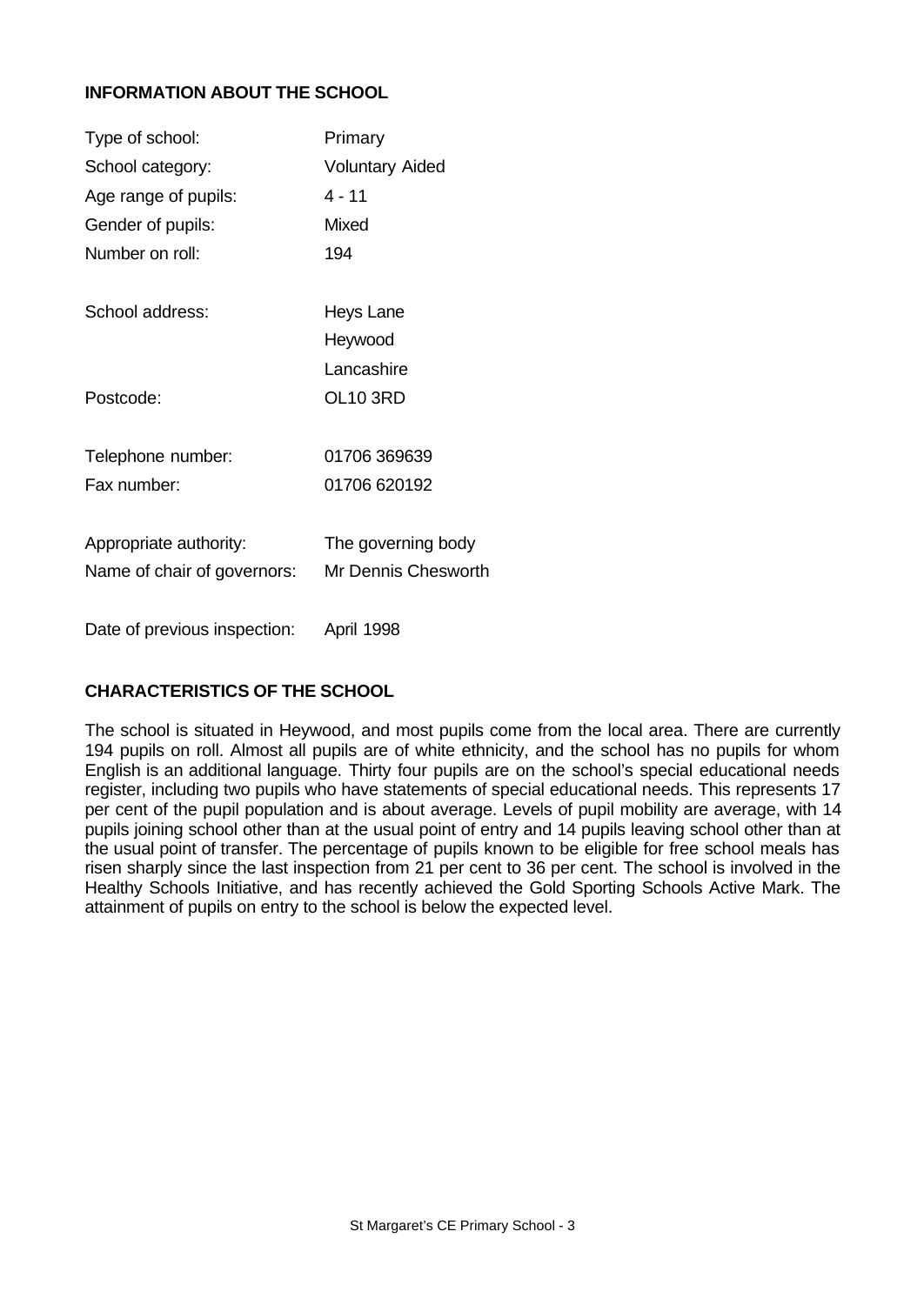# **INFORMATION ABOUT THE INSPECTION TEAM**

| Members of the inspection team |              |                | <b>Subject responsibilities</b>                                                                                                                                         |
|--------------------------------|--------------|----------------|-------------------------------------------------------------------------------------------------------------------------------------------------------------------------|
| 22361                          | Mrs M Gough  | Lead inspector | Foundation Stage, science, music.                                                                                                                                       |
| 13746                          | Mr D Russell | Lay inspector  |                                                                                                                                                                         |
| 23977                          | Mrs A Smith  | Team inspector | Mathematics, art and design,<br>design and technology, geography,<br>history.                                                                                           |
| 29688                          | Mr M Brammer | Team inspector | English, information and<br>communication technology,<br>physical education, personal, social<br>and health education and<br>citizenship, special educational<br>needs. |

The inspection contractor was:

Altecq Education Limited 102 Bath Road Cheltenham **Gloucestershire** GL53 7JX

Any concerns or complaints about the inspection or the report should be made initially to the inspection contractor. The procedures are set out in the leaflet *'Complaining about Ofsted Inspections'*, which is available from Ofsted Publications Centre (telephone 07002 637833) or Ofsted's website (www.ofsted.gov.uk).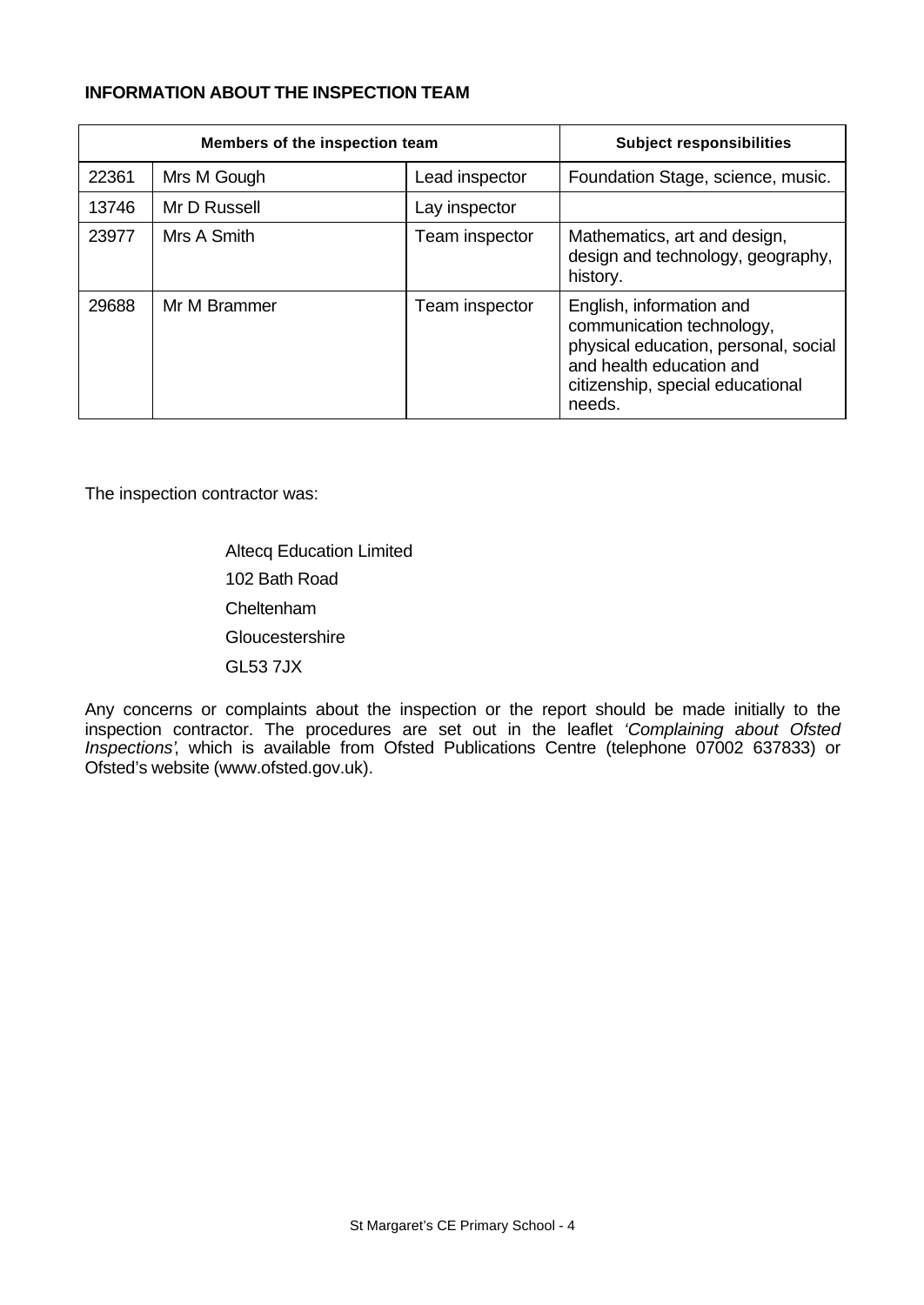# **REPORT CONTENTS**

|                                                                                                                                    | Page |
|------------------------------------------------------------------------------------------------------------------------------------|------|
| <b>PART A: SUMMARY OF THE REPORT</b>                                                                                               | 6    |
| <b>PART B: COMMENTARY ON THE MAIN INSPECTION FINDINGS</b>                                                                          |      |
| <b>STANDARDS ACHIEVED BY PUPILS</b>                                                                                                | 9    |
| Standards achieved in areas of learning, subjects and courses                                                                      |      |
| Pupils' attitudes, values and other personal qualities                                                                             |      |
| <b>QUALITY OF EDUCATION PROVIDED BY THE SCHOOL</b>                                                                                 | 12   |
| Teaching and learning<br>The curriculum<br>Care, guidance and support<br>Partnership with parents, other schools and the community |      |
| <b>LEADERSHIP AND MANAGEMENT</b>                                                                                                   | 16   |
| <b>PART C: THE QUALITY OF EDUCATION IN AREAS OF LEARNING AND</b><br><b>SUBJECTS</b>                                                | 18   |
| <b>AREAS OF LEARNING IN THE FOUNDATION STAGE</b>                                                                                   |      |
| <b>SUBJECTS IN KEY STAGES 1 AND 2</b>                                                                                              |      |

**PART D: SUMMARY OF THE MAIN INSPECTION JUDGEMENTS 30**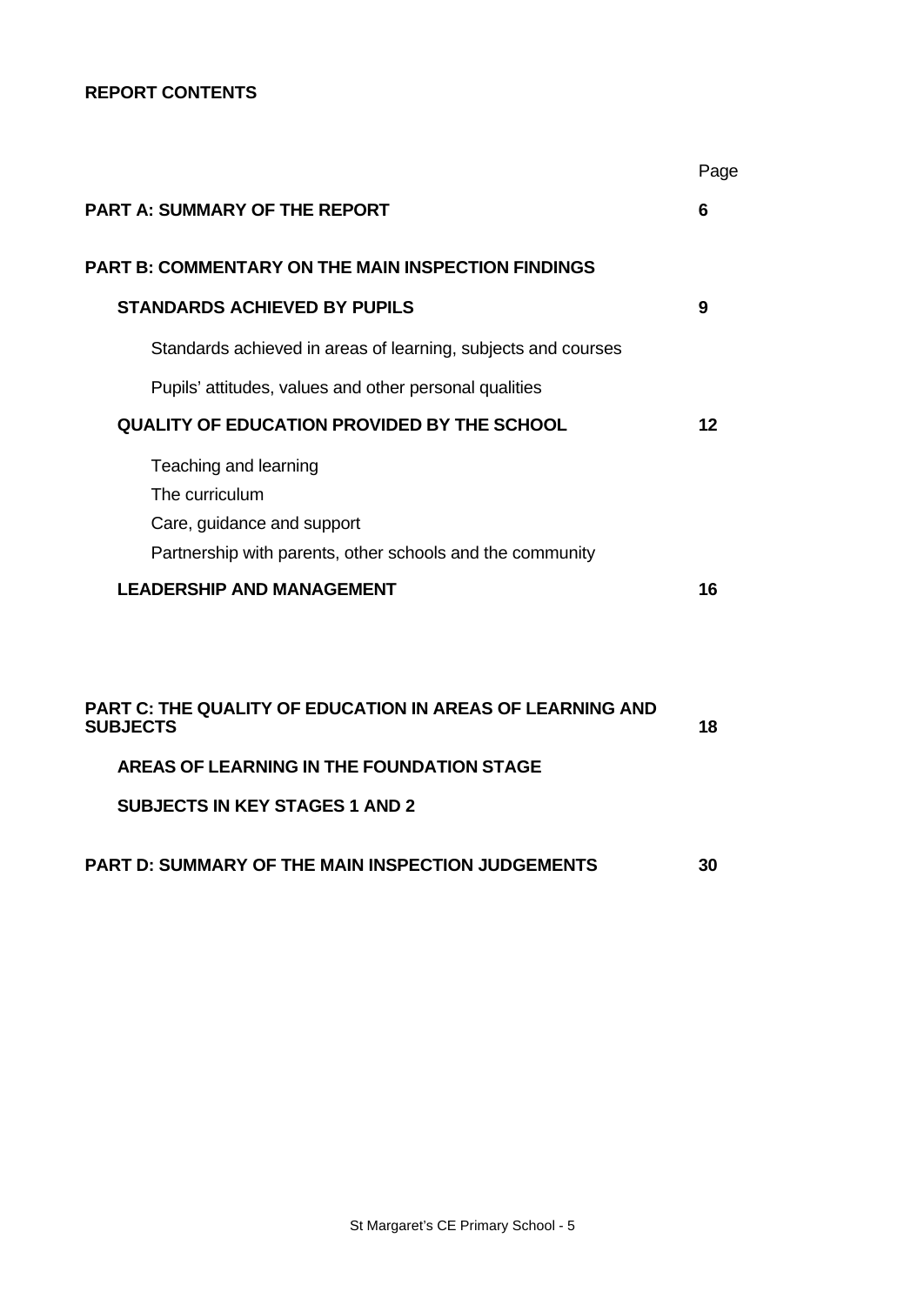# **PART A: SUMMARY OF THE REPORT**

# **OVERALL EVALUATION**

This is a **satisfactory** school that is starting to move forward in some key aspects of its work. Standards by the time pupils leave school at the age of 11 are below national expectations in English and science, and in line with national expectations in mathematics. Pupils achieve satisfactorily. Teaching is satisfactory overall, and has some good features. The leadership and management of the school are satisfactory overall. The school provides satisfactory value for money.

# **The school's main strengths and weaknesses are:**

- Standards in the core subjects are starting to rise after a period of decline.
- The teaching seen during the inspection was mostly good.
- The headteacher provides good pastoral leadership but she is not sufficiently rigorous in monitoring and accurately evaluating the school's work.
- The curriculum for Key Stage 1 and Key Stage 2 pupils is unsatisfactory because it lacks balance, and not enough time is given to some subjects.
- Pupils have positive attitudes to school, and behaviour in class is good.
- In most subjects, not enough use is made of the assessment data that is gathered to highlight strengths and weaknesses, or to inform planning.
- This is a caring school that provides very good levels of support and guidance for the pupils.
- Links with parents and other schools are good, and links with the community are very good.
- This is an inclusive school where all pupils are valued, and their achievements celebrated.

Since the last inspection, the overall improvement has been satisfactory. Although standards temporarily dipped in Key Stage 2 in English and science, mainly because of lack of continuity in teaching in these areas, they are starting to rise again. Teaching has improved well, and the school has worked hard to bring about improvements in the pupils' behaviour. The school has recently installed a computer suite which is already impacting well on standards in this area. Most issues from the last report have been addressed, but there is still more work to be done in terms of using assessment information to raise standards further. The newly formed senior management team is bringing about swift improvement across many aspects of the school's work, but the impact in some areas is not yet fully evident.

# **STANDARDS ACHIEVED**

| <b>Results in National</b>                              |      | Similar schools |      |      |
|---------------------------------------------------------|------|-----------------|------|------|
| Curriculum tests at the end<br>of Year 6 compared with: | 2001 | 2002            | 2003 | 2003 |
| English                                                 | ັ    |                 |      |      |
| <b>Mathematics</b>                                      | B    |                 |      |      |
| Science                                                 |      |                 |      |      |

*Key: A – well above average; B – above average; C – average; D – below average; E – well below average Similar schools are those whose pupils attained similarly at the end of Year 2.*

Pupils' achievement is **satisfactory** throughout the school. Speaking skills are poor throughout the school, and hamper pupils' learning in other subjects.

On the basis of the 2003 end of Key Stage 2 national test results, pupils' attainment in English and science is well below the national average and their attainment in mathematics is in line with the national average. Based on their prior attainment, the pupils' performance is well below average in English and science and average in mathematics. Standards have been inconsistent in recent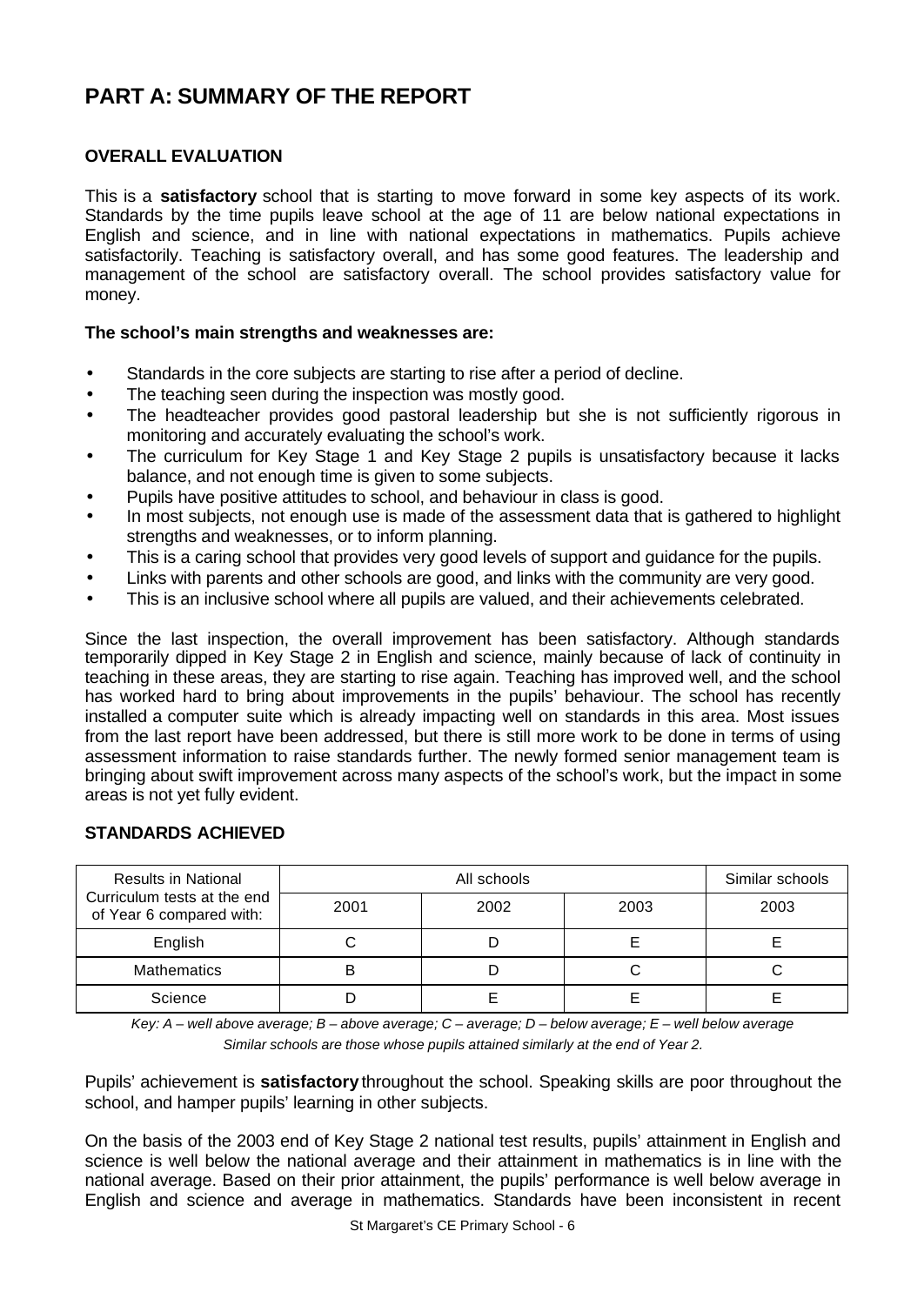years, but the 2003 test results show that standards are lower in English and science than they were at the time of the last inspection. The inspection findings paint a more positive picture and indicate that standards are in line with national expectations in mathematics and below national expectations in English and science. The recent improvement in standards is due to better teaching, and in the case of science, a more comprehensive whole-school curriculum.

On the basis of the 2003 end of Key Stage 1 test results, the pupils' attainment in reading, writing and mathematics is well below the national average, and well below average in comparison with similar schools. The 2003 teacher assessments for science show that pupils' attainment is well below the national average. As in Key Stage 2, the inspection findings paint a more positive picture, reflecting the impact of recent initiatives in the school, and show that standards in mathematics are at the nationally expected level, and that standards in English and science are below national expectations, but starting to improve.

In information and communication technology, standards are below national expectations at the end of Key Stage 1 and Key Stage 2, and in music, physical education and geography, standards are in line with national expectations at the end of both key stages. The pupils' achievement is satisfactory.

The children's attainment when they join the school in the reception class is below the expected level. Many children have poor spoken language skills, and some have limited social skills. By the time they transfer to Year 1, the children's attainment is well below the expected level in communication, language and literacy, below the expected level in mathematical development, knowledge and understanding of the world and creative development, and at the expected level in physical development and personal, social and emotional development. Taken overall, the children's achievement is satisfactory.

The pupils' spiritual, moral, social and cultural development is **good** overall. Their behaviour is satisfactory, and often good in class, where it is well managed. Pupils of all ages have positive attitudes to learning and to school. Attendance is satisfactory.

# **QUALITY OF EDUCATION**

The school provides a **satisfactory** quality of education for all pupils. Teaching is **satisfactory** overall, and much of the teaching seen during the inspection was good. Assessment is satisfactory in the Foundation Stage, and unsatisfactory in Key Stage 1 and Key Stage 2. The curriculum for the Foundation Stage children is satisfactory, but the curriculum for Key Stage 1 and Key Stage 2 pupils lacks balance and is unsatisfactory. The school provides a satisfactory range of enrichment activities. Accommodation and resources are satisfactory overall. This is a very caring school that provides very good levels of support and guidance. Good systems are in place to ensure the safety and well-being of all pupils. The school is effective in the way in which it seeks the views of the pupils. The school has good links with parents and with other schools. Links with the community are very good.

# **LEADERSHIP AND MANAGEMENT**

The leadership and management of the school are **satisfactory** overall. The headteacher's management of the school is satisfactory, but her leadership is unsatisfactory. A preoccupation with staffing issues in the last few years has meant that the headteacher has not been able to develop a number of important systems that would have led to earlier improvements. The leadership and management of key staff and the governing body are satisfactory, but there is not enough rigour to some of the monitoring procedures.

# **PARENTS' AND PUPILS' VIEWS OF THE SCHOOL**

Parents are pleased with the school and with the standard of education their children receive. Pupils of all ages enjoy coming to school.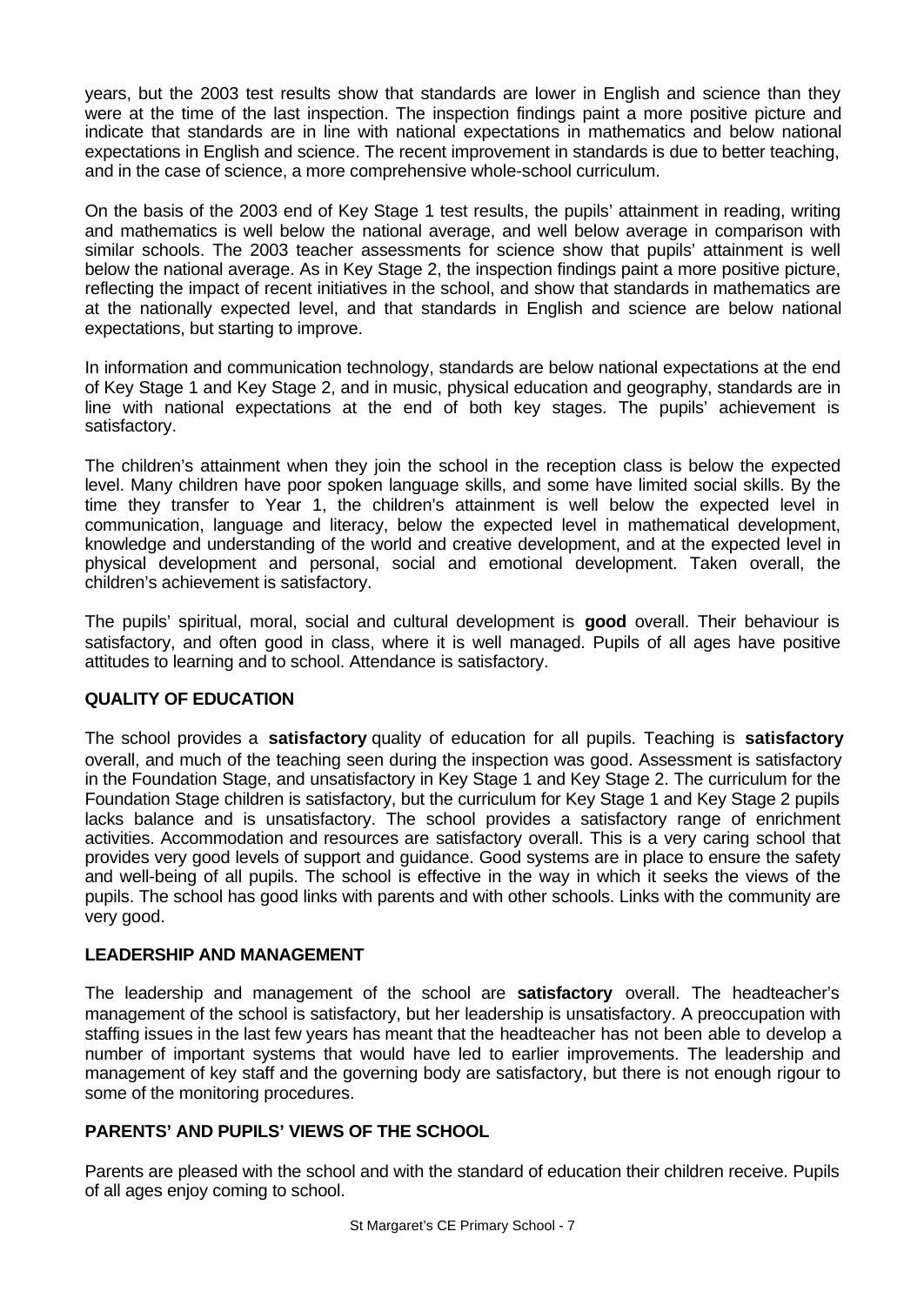# **IMPROVEMENTS NEEDED**

The most important things the school should do to improve are:

- improve standards in speaking;
- ensure that enough time is given to all subjects to enable full in-depth coverage of the National Curriculum Programmes of Study;
- make more use of the assessment information that is gathered to highlight whole-school strengths and weaknesses;
- put rigorous systems in place to enable accurate self-evaluation of the school's strengths and weaknesses;
- develop the monitoring role of the governing body, and make the existing monitoring procedures more rigorous.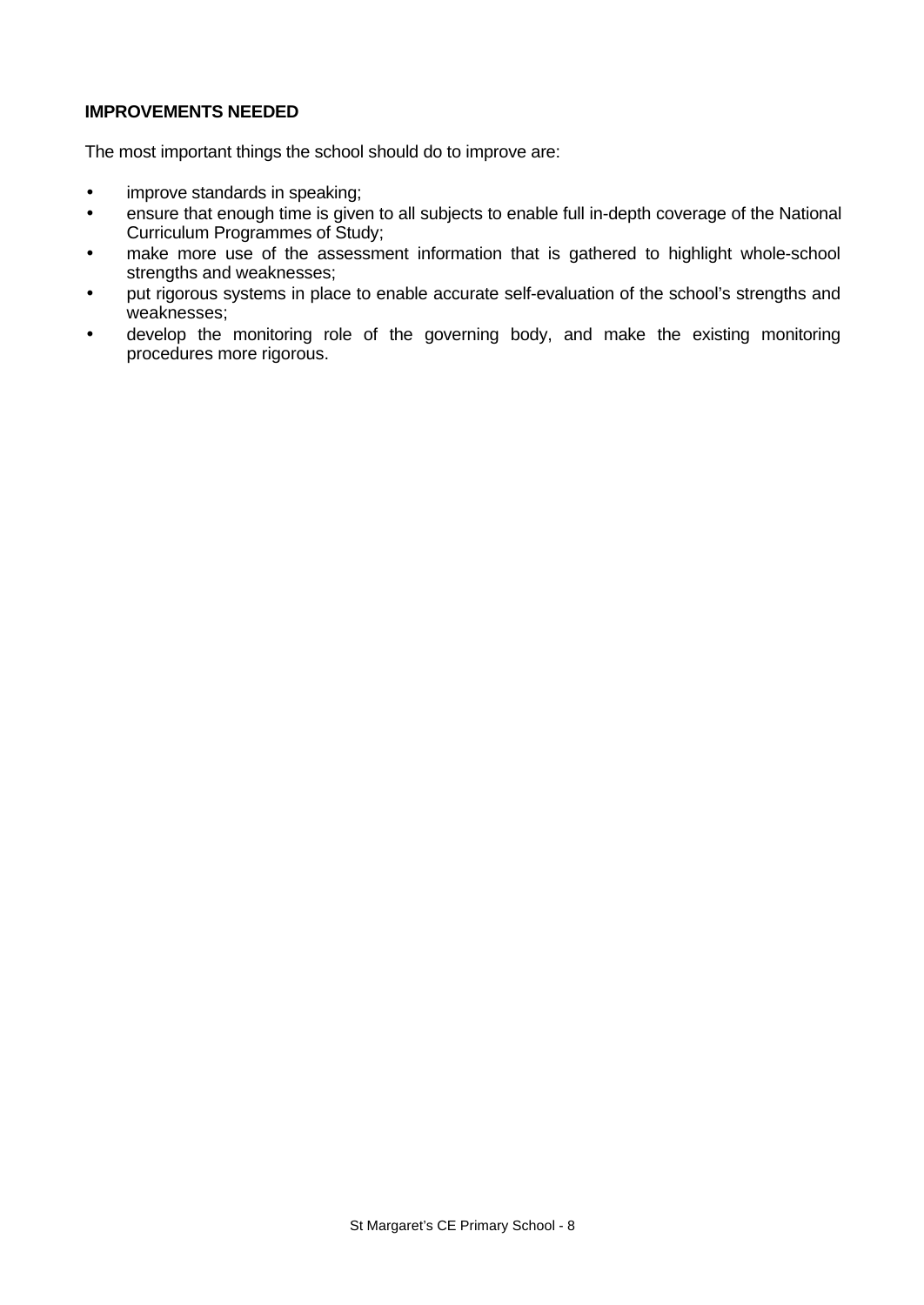# **PART B: COMMENTARY ON THE INSPECTION FINDINGS**

# **STANDARDS ACHIEVED BY PUPILS**

#### **Standards achieved in areas of learning, subjects and courses**

Pupils' achievement is **satisfactory** throughout the school. Standards are at the **expected level** in mathematics by the time pupils leave school at the age of eleven, and in science and English standards are **below** national expectations.

#### **Main strengths and weaknesses**

- Standards in English, mathematics and science are now starting to improve in both key stages.
- Standards of speaking are poor throughout the school and hamper the pupils' learning across the curriculum.

# **Commentary**

- 1. The picture of improvement in standards since the last inspection is very mixed. In English and science, standards are lower than they were, but in mathematics in Key Stage 2, standards have improved. Since the last inspection, there has been a significant change in the nature of the pupil population, which is seen most clearly in Key Stage 1. The attainment of children when they join the reception class is lower than it was, especially in terms of spoken language skills, which are often poor. These weaknesses in speaking adversely affect the pupils' learning across the curriculum, and many pupils have great difficulty in explaining their ideas clearly, giving their opinions, and expressing their feelings.
- 2. In addition to the changes in the natural ability of pupils joining the school, there has been a lack of continuity and disruption in the pupils' learning over recent years because of a very high level of maternity leaves, resulting in a succession of supply teachers for some classes. The school has not been sufficiently effective in monitoring the impact of these staff changes through the careful tracking and ongoing analysis of pupils' progress and attainment.
- 3. Since the recent appointment of several new key members of staff, standards are showing definite signs of improvement. The school now has a clear agenda for development across the school, and the current teaching staff have the capacity and experience to continue with the rapid pace of improvement that has already begun. The pupils' achievement is now satisfactory.

# **Foundation Stage**

4. The children's attainment when they join the school in the reception class is below the expected level. Many children have poor spoken language skills, and some have limited social skills. By the time they transfer to Year 1, the children's attainment is well below the expected level in communication, language and literacy, below the expected level in mathematical development, knowledge and understanding of the world and creative development, and at the expected level in physical development and personal, social and emotional development. Taken overall, the children's achievement is satisfactory. However, even more needs to be done to improve the children's speaking skills in the reception year.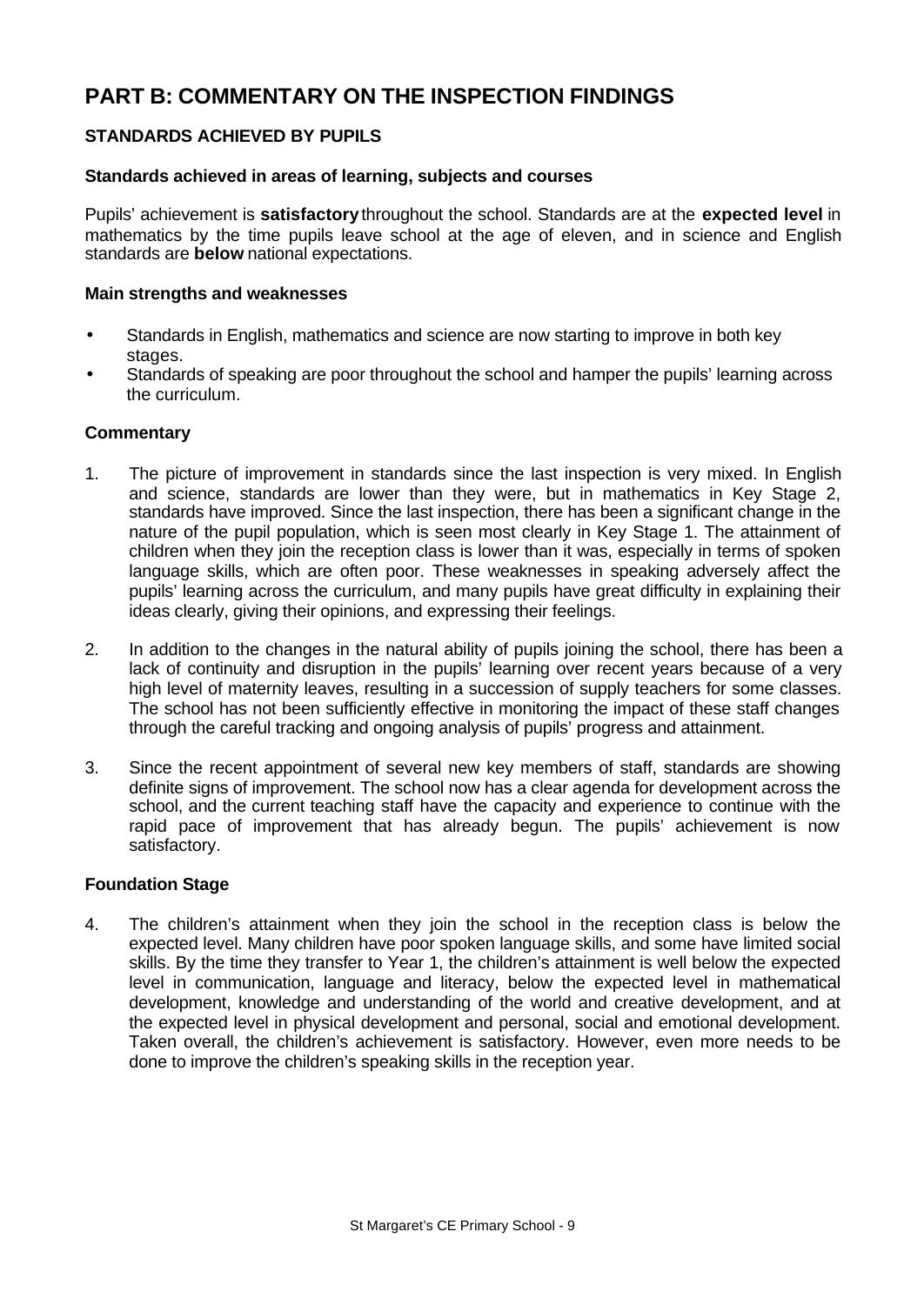# **Key Stage 1**

| Standards in:      | School results | National results |
|--------------------|----------------|------------------|
| Reading            | 13.8(16.0)     | 15.7 (15.8)      |
| Writing            | 11.5(14.1)     | 14.6 (14.4)      |
| <b>Mathematics</b> | 13.8(15.1)     | 16.3(16.5)       |

**Standards in national tests at the end of Year 2 – average points score in 2003**

There were 26 pupils in the year group. Figures in brackets are for the previous year.

- 5. On the basis of the 2003 end of Key Stage 1 test results, the pupils' attainment in reading, writing and mathematics is well below the national average, and well below average in comparison with similar schools. The 2003 teacher assessments for science show that pupils' attainment is well below the national average.
- 6. The inspection findings paint a more positive picture, reflecting the impact of recent initiatives in the school, and show that standards in mathematics are at the nationally expected level, and that standards in English and science are below national expectations, but starting to improve.
- 7. In information and communication technology, standards are below national expectations at the end of Key Stage 1, but are starting to improve quite rapidly because of the good opportunities that are provided for pupils to work in the newly-installed computer suite. In music, geography and physical education, standards are in line with national expectations at the end of Key Stage 1. Key Stage 1 pupils of all abilities achieve satisfactorily in all subjects.

# **Key Stage 2**

**Standards in national tests at the end of Year 6 – average points score in 2003**

| Standards in:      | School results | National results |
|--------------------|----------------|------------------|
| English            | 24.6 (25.8)    | 26.8 (27.0)      |
| <b>Mathematics</b> | 27.2 (26.2)    | 26.8 (26.7)      |
| Science            | 27.0 (26.8)    | 28.6 (28.3)      |

There were 32 pupils in the year group. Figures in brackets are for the previous year.

- 8. On the basis of the 2003 end of Key Stage 2 national test results, pupils' attainment in mathematics is in line with the national average, and their attainment in English and science is well below the national average. Based on their prior attainment, the pupils' performance is well below average in English and science and average in mathematics. This indicates that although the pupils have made satisfactory progress between the end of Key Stage 1 and Key Stage 2 in mathematics, they have not made enough progress in the same period in English and science.
- 9. The inspection findings indicate that standards in mathematics are in line with national expectations, and that standards in English and science are below national expectations. Pupils are now benefiting from frequently good teaching in the core subjects, and gaps in their learning are being successfully addressed. As a result, pupils are achieving satisfactorily overall, and standards are starting to rise.
- 10. In information and communication technology, pupils' attainment is below the nationally expected level at the end of Key Stage 2, although their achievement is satisfactory. In music, physical education and geography, pupils are attaining standards that are in line with national expectations, and are achieving satisfactorily.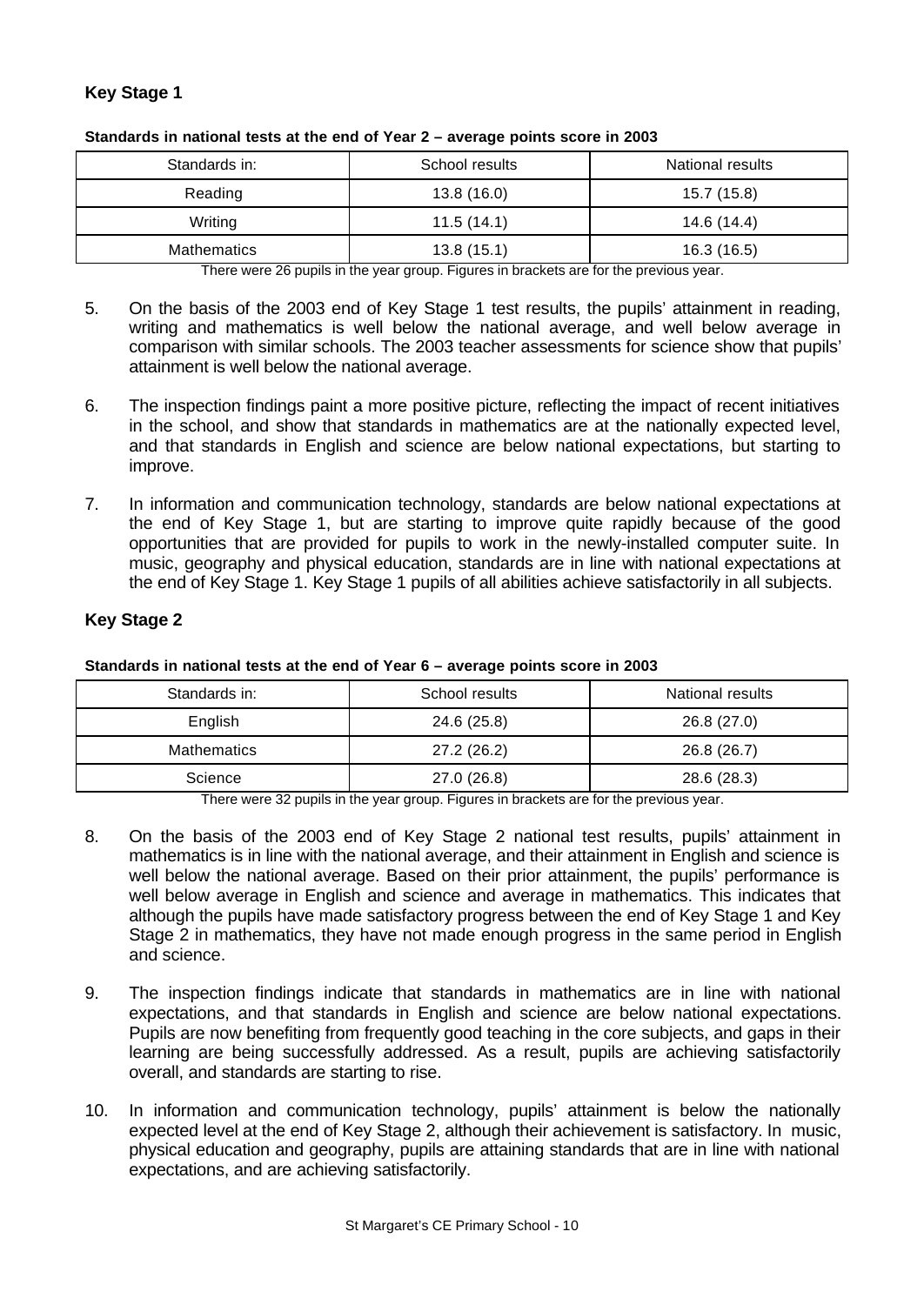# **Pupils' attitudes, values and other personal qualities**

Pupils' personal, spiritual, moral, social and cultural development is **satisfactory** overall. Their spiritual and cultural development is satisfactory, their social and moral development is good. Pupils have **good** attitudes to school, and their behaviour is **satisfactory**. Attendance is **satisfactory**.

# **Main strengths and weaknesses**

- Pupils have good attitudes to school and to learning. They are keen and enthusiastic.
- Behaviour in lessons is good.
- The work of the mentor has a very good impact on the pupils' behaviour and on their personal and social development.
- The pupils' social and moral development is good.

# **Commentary**

- 11. Pupils throughout the school have good attitudes to learning. The vast majority of pupils concentrate well in lessons, and enjoy taking part in discussions. They are often very enthusiastic when taking part in practical activities such as physical education and science, although some pupils lack self-discipline and become overexcited. Pupils generally work well with one another on shared tasks, and show good levels of co-operation.
- 12. The pupils' behaviour is satisfactory overall. Behaviour is good in lessons, and is well managed by most staff. During the inspection, some very good behaviour was seen in those lessons where pupils were highly challenged and motivated in the activities they had been given. At playtimes, behaviour is satisfactory, but it is sometimes boisterous. Most pupils respond well to the school's expectations for good behaviour, and conform readily to the school's code of conduct. The school has a good range of rewards to promote good behaviour, and the work of the mentor has a very positive impact on those pupils who have difficulty in managing their own behaviour. Occasional incidents of bullying are dealt with promptly. There is no problem with racial harassment of pupils. There have been no exclusions in the last year.
- 13. Overall, pupils' spiritual, moral, social and cultural development is good. The pupils' personal development is good, and during their time in school they make good progress in terms of their moral and social development. Pupils of all abilities become increasingly mature, and willingly take responsibility for jobs around the school. They show good levels of co-operation and have a good understanding of the importance of team work. Pupils have a clear understanding of the difference between right and wrong, and older pupils understand how their actions can impact upon the well-being and happiness of others. Pupils' spiritual development is satisfactory, and they have opportunities to reflect on their own lives and those of others. The 'special boxes' in classrooms, where teachers and pupils put objects that have special meaning for them, provide a good prompt for pupils to discuss feelings of joy and sadness. Pupils' cultural awareness is satisfactory, but is constrained by the narrowness of the statutory curriculum, with the result that there are only limited opportunities for them to look at the culture of others through the study of art and music, for example.

#### **Attendance in the latest complete reporting year (%)**

| Authorised absence |     |                | Unauthorised absence |
|--------------------|-----|----------------|----------------------|
| School data:       |     | School data:   | 1.5                  |
| National data:     | 5.4 | National data: | 0.5                  |

The table gives the percentage of half days (sessions) missed through absence for the latest complete reporting year.

St Margaret's CE Primary School - 11 14. Attendance is satisfactory, and the figures for the current year indicate that the level of attendance is continuing to rise. This is largely because of improved procedures to monitor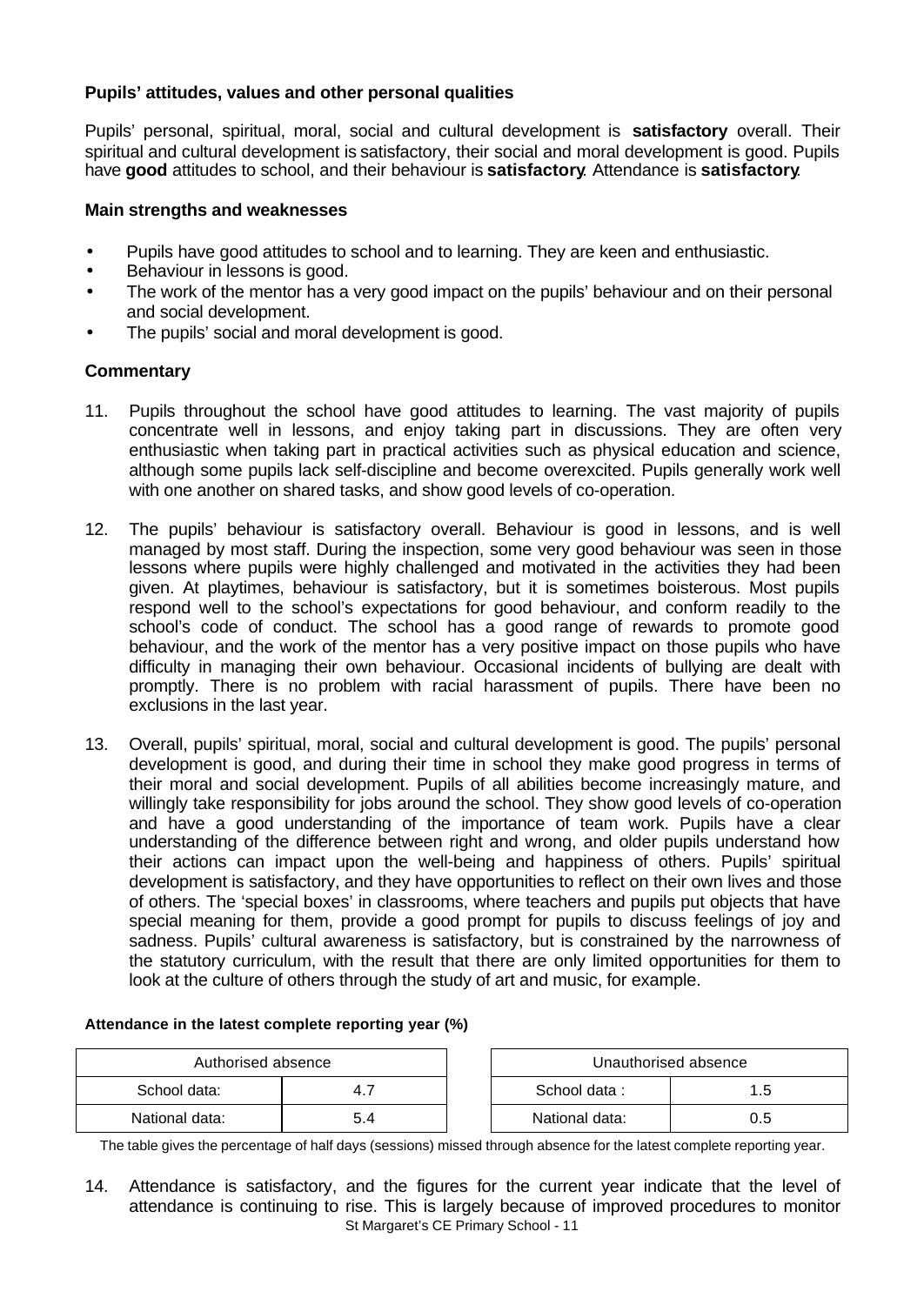and promote attendance, and the good work of the mentor in this aspect of the school's work. The school is working hard to reduce the level of unauthorised absence.

# **QUALITY OF EDUCATION PROVIDED BY THE SCHOOL**

The school provides a **satisfactory** quality of education for all pupils. Teaching is **satisfactory** and has some good features. The curriculum for the Foundation Stage children is **satisfactory**, but the curriculum for Key Stage 1 and Key Stage 2 pupils lacks balance and is **unsatisfactory**. The school provides **good** levels of support and guidance for pupils, and overall has **good** links with parents, the community and other schools.

# **Teaching and learning**

Teaching is **satisfactory** overall throughout the school, and has some good features. Assessment is **satisfactory** in the Foundation Stage, but **unsatisfactory** in Key Stage 1 and Key Stage 2.

# **Main strengths and weaknesses**

- Much of the teaching seen during the inspection was good.
- Although satisfactory, the teaching of speaking skills throughout the school is not good enough to raise standards in this area.
- The school's systems for monitoring teaching and learning are insufficiently rigorous to bring about further improvement.
- Not enough use is made of the assessment information that is collected to highlight strengths and weaknesses across the school.
- Teachers manage pupils' behaviour well and have a consistent and effective approach.
- Lessons are often well paced and resources are used well to enliven pupils' learning.
- Relationships between pupils and adults are good, and as a result there is a positive learning environment.
- Support staff are used well.
- There have been weaknesses in the continuity of pupils' learning in the past as the result of exceptionally high levels of staff absence, mainly through maternity leave.

# **Commentary**

*Summary of teaching observed during the inspection in 35 lessons*

| Excellent | Verv good | Good     | Satisfactory | Unsatisfactory | Poor | Very Poor |
|-----------|-----------|----------|--------------|----------------|------|-----------|
|           |           | 23 (66%) | 12 (33%)     |                |      |           |

*The table gives the number of lessons observed in each of the seven categories used to make judgements about lessons; figures in brackets show percentages where 30 or more lessons are seen.*

- 15. Much of the teaching seen during the inspection was good, and there has been good improvement overall since the time of the last inspection in terms of the overall quality of teaching and learning. However, there have been many staff changes in recent years, and this has led to some inconsistency in the pupils' learning. The impact of this lack of continuity in the pupils' learning and the effect of different teaching styles have not been sufficiently well monitored, and as a result, standards in some areas have declined. Although the new senior management team has started to systematically monitor teaching and learning, the procedures are still not rigorous enough to bring about further improvement, and there are not enough systems to enable good teaching practice to be shared.
- St Margaret's CE Primary School 12 16. Teaching in the Foundation Stage is satisfactory overall, and much of the teaching seen during the inspection was of good quality. During the period of the inspection, the reception class was taught by a newly qualified teacher who was employed on a supply basis to cover for a maternity leave. The reception teacher is very well supported by experienced and skilful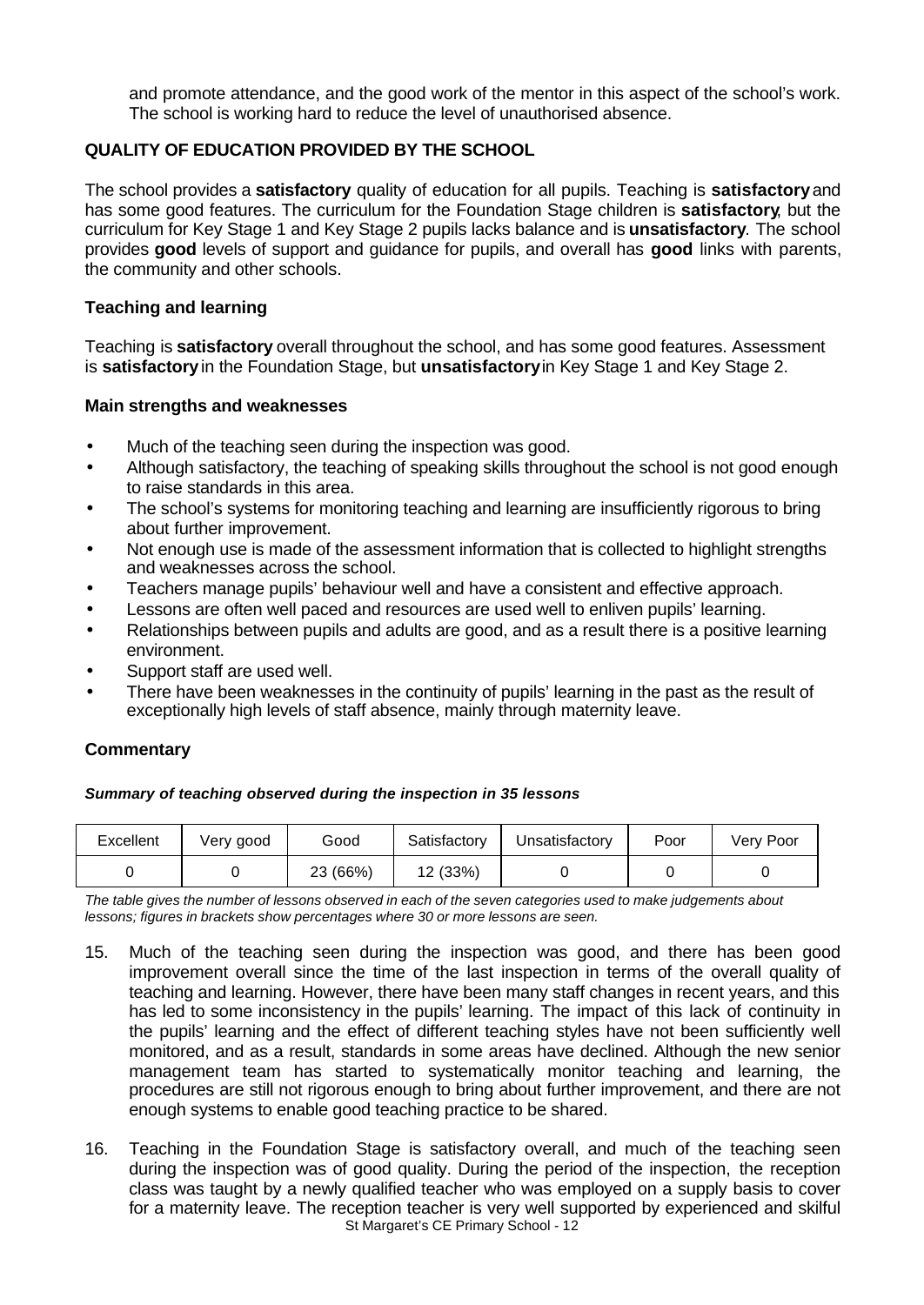support staff who work closely with groups of children, responding well to their individual needs. The organisation of the classroom is satisfactory, but not enough room has been given for creative activities, and the children do not have access to a sufficiently wide range of resources in this area of learning. Adults work well with the children in small groups, helping them with their work, and extending their learning through the use of purposeful and openended questions, but do not pay enough attention to continually promoting spoken language whilst the children are engaged in 'free-choice' activities. Satisfactory use is made of assessment information to track the children's attainment and achievement and when planning the next stage of their learning.

- 17. Throughout the school, teachers use resources well to highlight key teaching points and to enhance and enliven the pupils' learning. Pupils often respond very well to resources such as videos, or the puppets used in a personal, social and health education session observed during the inspection. Teachers manage pupils' behaviour well, enabling lessons to proceed without interruption, and deal firmly, but sensitively, with the small minority of pupils who have difficulty in managing their own behaviour. Lessons are often well paced, so that the pupils' attention is held and maintained. Where teaching is at its best, teachers share learning objectives with the pupils so that they know what is expected of them. Some teachers use end of session discussions particularly effectively to ask pupils to evaluate what they have learned. This practice is very effective in helping pupils to see the next steps in their learning.
- 18. Although the teaching of speaking skills is at least satisfactory, and good opportunities are provided for whole-class discussions, not enough specific attention is given to the systematic development of speaking, and standards are too low in this aspect of pupils' learning. Basic skills of reading and numeracy are well taught, and there are some good opportunities for pupils to extend their research and writing skills in other areas of the curriculum. However, although individual teachers provide opportunities for pupils to use and practise skills of numeracy and information and communication technology in their work in other areas, these opportunities tend to arise incidentally and are not consistently planned for.
- 19. Relationships between teachers and pupils are good, and as a result, pupils are confident about giving answers to questions, or giving their opinions. Pupils are given good additional support in class by classroom assistants who work with individual pupils or groups of pupils. Where support staff work with pupils with special educational needs, this enables them to take a full and active part in all lessons.
- 20. Assessment is unsatisfactory overall. Although teachers know their pupils well and make satisfactory ongoing assessments of their progress within individual lessons, there is a lack of a robust whole-school system to ensure the accurate tracking of pupils' progress as they move through the school. A great deal of assessment information is gathered, and test results are recorded, but not enough use is made of the information to highlight strengths and weaknesses in teaching and learning. In the past, the unsatisfactory use of assessment information has led to dips in progress not being identified and addressed. The newly appointed co-ordinators in English, mathematics and science have made a good start in establishing manageable assessment systems in their areas, and in English, the practice of assessing pupils' written work on a half-termly basis is working well and is having a positive impact on the pupils' learning.

#### **The curriculum**

The curriculum for the Foundation Stage children is **satisfactory**, but the curriculum for Key Stage 1 Key Stage 2 pupils is **unsatisfactory**. The school provides a **satisfactory** range of additional activities that enrich and enhance the statutory curriculum. Accommodation and resources are **satisfactory**.

#### **Main strengths and weaknesses**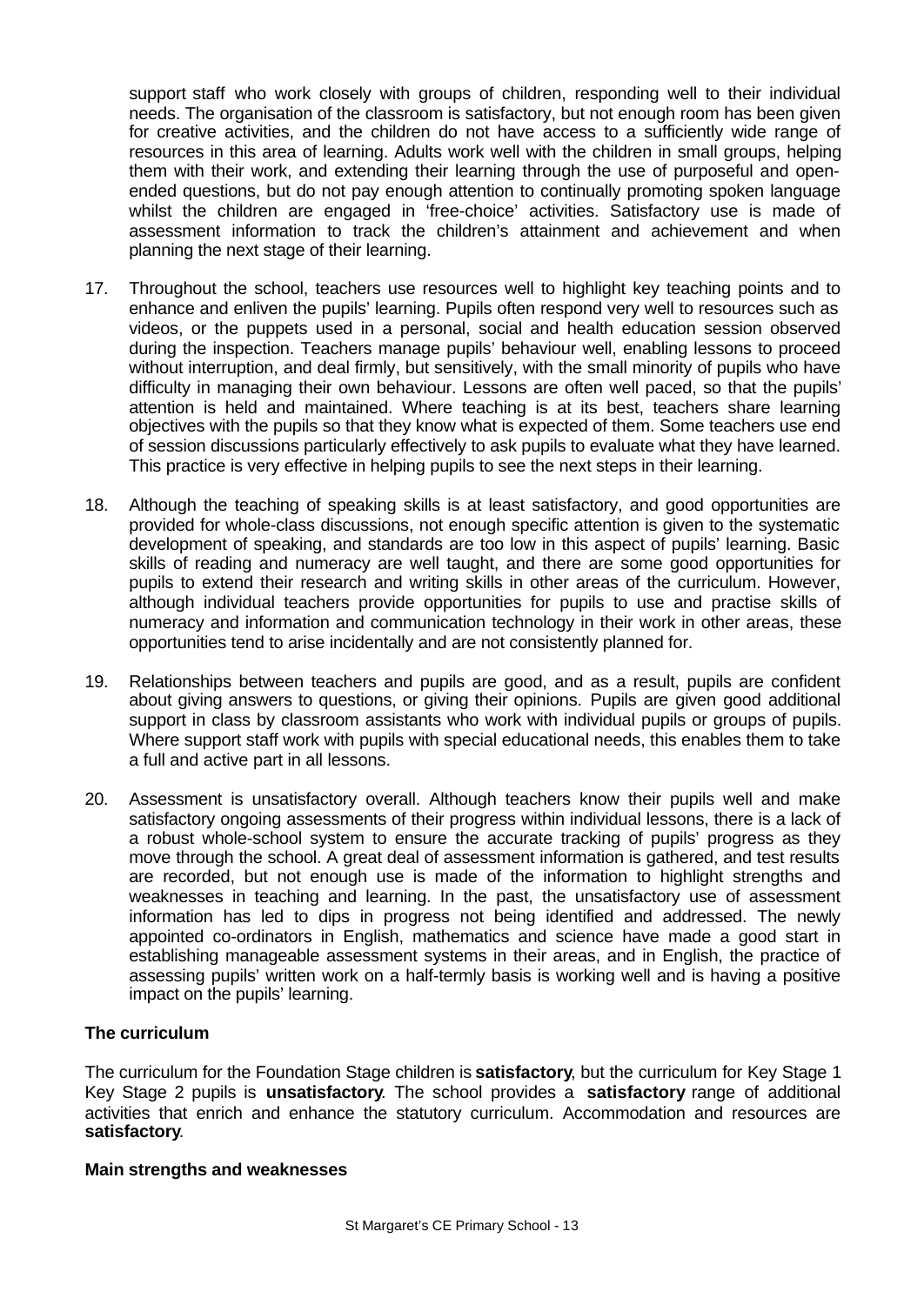- The curriculum for Key Stage 1 and Key Stage 2 pupils is unbalanced and not enough time is given to some subjects.
- The organisation of the curriculum is unimaginative, and the available teaching time is not used to maximum effect.
- The provision for personal, social and health education and citizenship is good.
- Pupils have full and equal access to the curriculum.

# **Commentary**

- 21. The curriculum for children in the Foundation Stage is satisfactory, and has been developed well since the last inspection. The curriculum for Key Stage 1 and Key Stage 2 pupils is unsatisfactory overall. In order to try to raise standards, the school has devoted a significant proportion of the available time to the teaching of English. Although in part successful, this strategy has reduced the amount of time allocated to other subjects and as a result subjects such as science, art and design, design and technology, geography, history and music do not receive enough time to enable the National Curriculum Programmes of Study to be covered in enough depth.
- 22. Because of significant staff changes, there has not been enough curriculum development since the last inspection, and no member of staff has responsibility for monitoring this aspect of the school's work. The organisation of the curriculum lacks imagination. For example, there are days when Year 6 pupils spend the majority of their time studying literacy and numeracy. In addition there is unnecessary time slippage, for example, the over-running of assemblies, which further reduces the available time.
- 23. The programme for personal, social and health education and citizenship is good, and the school effectively supports pupils' personal development through its programme for sex education and drugs awareness.
- 24. The school has a strong policy of inclusion which is well reflected in practice. Pupils have equal access to all aspects of school life, and where pupils are withdrawn from class for additional support with language or mathematics, the withdrawal is carefully monitored so that pupils do not regularly miss the same lesson. The provision for pupils with special educational needs is satisfactory overall. Individual education plans are in place for all pupils, but the targets are sometimes not sufficiently specific to the pupils' individual needs.
- 25. The curriculum is supported by a satisfactory range of extracurricular activities, including netball, choir and art clubs. A small number of visits are used well to further enrich the curriculum, and the residential visit to 'Robinwood' helps to promote good social and team skills for the older pupils.
- 26. The accommodation and resources for learning are satisfactory, as is the match of teachers and support staff to the curriculum. The new computer suite is a good resource that is having a positive impact on the pupils' learning.

# **Care, guidance and support**

The steps taken to ensure pupils' care, welfare, health and safety are **good**. The school provides **very good** support, advice and guidance to pupils and monitors their personal development closely. The school involves pupils **well** in its work and development.

# **Main strengths and weaknesses**

- This is a caring school where pupils are very well known to the headteacher and staff.
- There is a very strong policy of inclusion, and individual pupils are given the additional support they need to enable them to take a full role in school life.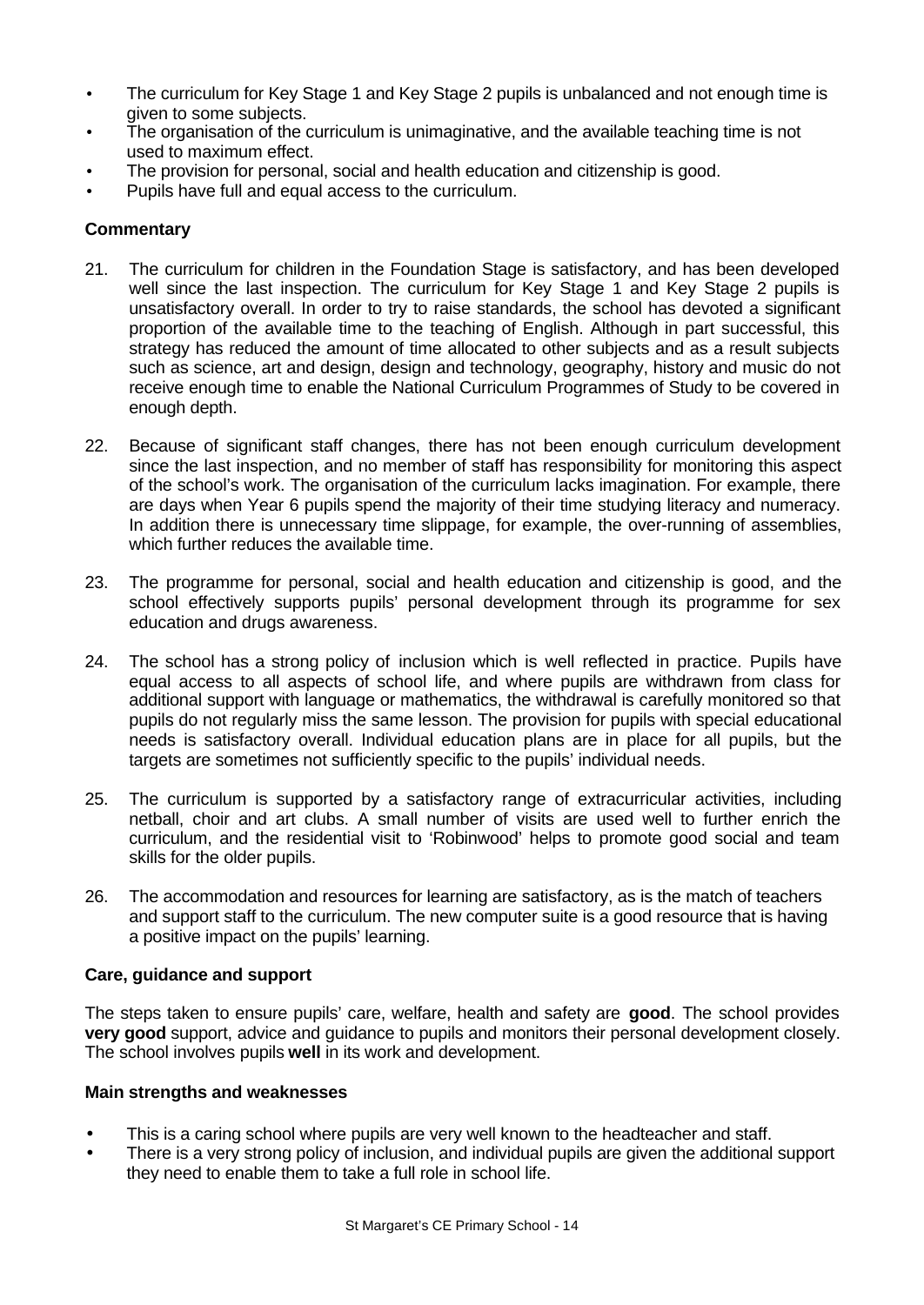- Teachers very effectively monitor the pupils' personal development, and are vigilant in ensuring their happiness and well-being.
- Pupils' views are sought and there are plenty of opportunities for them to become involved with school life.
- The lunchtime supervisors do not always follow the school's behaviour management policy when dealing with minor behavioural problems.

# **Commentary**

- 27. Pupils' care, welfare, health and safety are high priorities for all members of staff and the governing body. The headteacher set a good lead in terms of the pastoral care of pupils, and ensures that staff are fully conversant with the necessary and agreed procedures for ensuring the pupils' health and safety. The school is very effective in the way in which it promotes the value of a healthy lifestyle. The governing body fulfils its statutory duties well, and ensures that risk assessments are properly carried out, and makes regular audits to ensure the safety of the building.
- 28. Through Excellence in Cities funding, the school employs a full-time mentor who takes a strong lead in ensuring that the behaviour improvement programme is implemented across the school. This is working well in the main, and there has been a reduction in behavioural incidents. However, as yet not enough has been done to ensure that lunchtime supervisors are fully conversant with the routines and agreed procedures, and at times, their management of the older pupils is ineffective.
- 29. The very effective, although largely informal, monitoring of pupils' personal development enables the school to offer pupils very good guidance and support. The school has access to the services of a trained counsellor, and she is used very well to support individuals who have personal problems. Teachers and support staff know the pupils very well and quickly identify those pupils who have difficulties. The mentor plays a key role in supporting individual pupils, and in enabling them to be fully included in the life and work of the school.
- 30. The school involves pupils well in its work and development. Pupils are encouraged to set and review personal targets to improve their learning and behaviour. The school council, formed last year, is a useful forum through which pupils can make suggestions for improving the school environment. For example, the pupils were actively involved in designing some of the playground activities. A number of pupils are active within the "buddy system" introduced to assist the younger pupils experiencing difficulties during playtime. The Gardening Club activities encourage pupils to take a pride in the school's grounds. These, and many more initiatives, allow the pupils to play an active role in the life of the school and to develop their understanding of the needs of others.

# **Partnership with parents, other schools and the community**

The school has established a **good** partnership with parents and other schools. Links with the community are **very good**.

# **Main strengths and weaknesses**

- Most parents are very supportive of the school, and a number help out in class and on visits.
- Good communication links enable parents to understand what is happening at the school and how well their children are progressing.
- The school actively seeks the views of parents through regular questionnaires.
- The school uses the community very well to enrich pupils' learning. There are strong links with the church.
- Transfer arrangements for pupils are effective.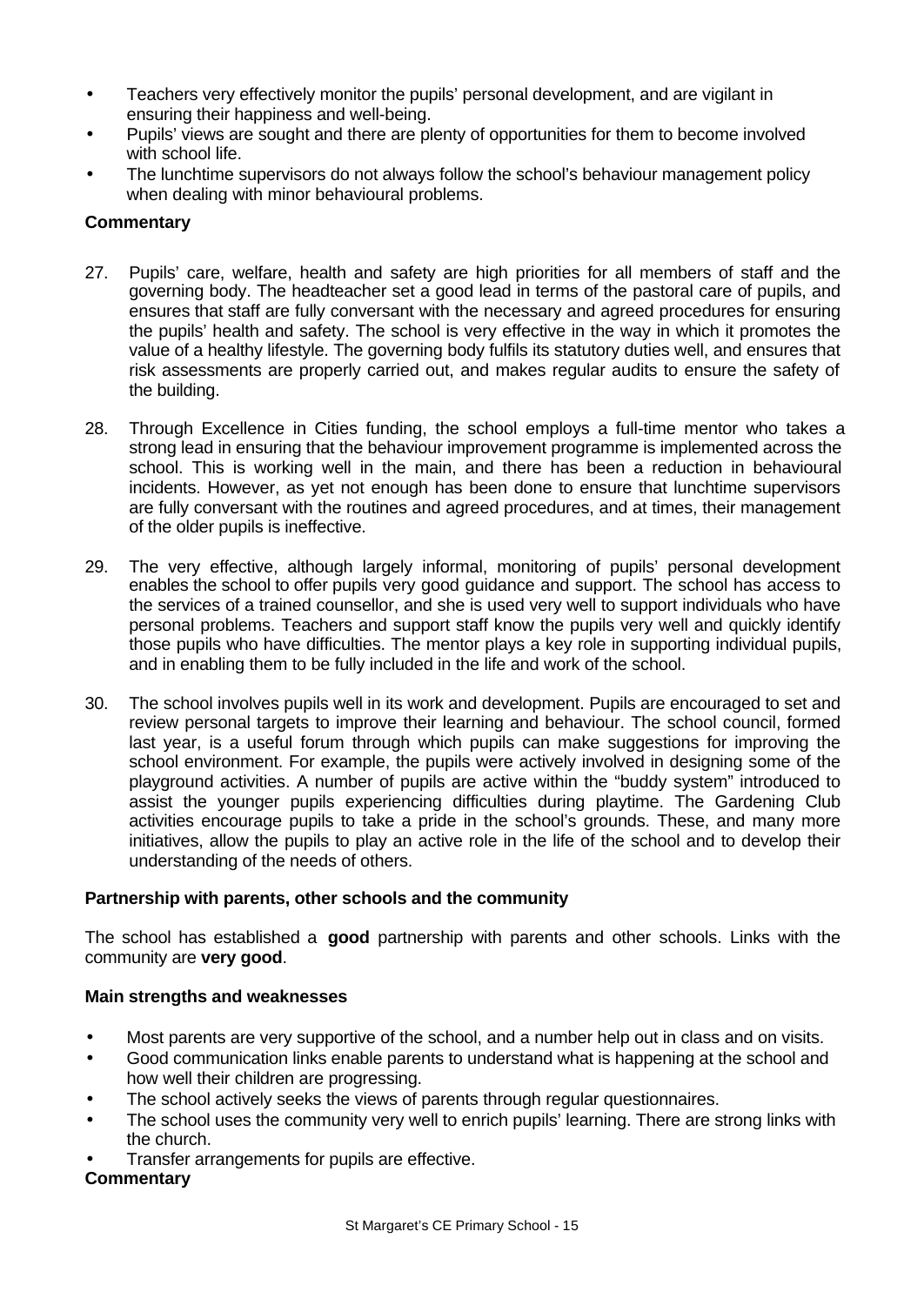- 31. The vast majority of parents view the school in a positive light. They are pleased with their children's progress, and with the level of information provided by the school. Reports on pupils' progress are good, and show parents how well their children are progressing and what they can do to improve. Several parents help at the school and listen to children reading. The school is effective in the way in which it seeks parents' views through questionnaires, and the way in which it feeds back the outcomes to parents. The school has an open-door policy and tries hard to support parents who are experiencing difficulties.
- 32. The school has very good links with the local community, many of which are fostered through the strong links with the church. Joint ventures help to reinforce the school as a focal point of the community, and enable parents and other community members to mingle. The involvement of the school in community events widens the pupils' experience, and successfully promotes aspects of their personal and social development. Members of the local community are very supportive of the school and its events.
- 33. The school's links with other schools in the area are good. For example, a 'Pathfinder' project has been organised in conjunction with a Rochdale school with a high level of ethnic minority pupils. This link enriches the pupils' multicultural understanding, and their appreciation of others' beliefs and aspirations. Transition arrangements with the local Community High School are good. Teachers from the high school liaise with Year 6 pupils, and the mentors from both schools work closely together to ensure that the transfer of pupils is as stress free as possible.

# **LEADERSHIP AND MANAGEMENT**

The leadership and management of the school are **satisfactory** overall. The headteacher's management of the school is **satisfactory**, but her leadership is **unsatisfactory**. The leadership and management of key staff and the governing body are **satisfactory**.

#### **Main strengths and weaknesses:**

- The newly formed senior management team has the capacity, desire and determination to bring about improvement.
- The governing body is very supportive of the school and its work, but its monitoring role is underdeveloped.
- The headteacher provides good pastoral leadership for the school.
- The school has a strong policy of inclusion which is fully reflected in practice.
- The lack of important systems makes it difficult for the school to effectively monitor and critically evaluate its work.
- The monitoring of teaching and learning is firmly established, but the systems are not sufficiently rigorous.
- Although the school has fully addressed most of the issues arising from the last inspection, the many staff changes have hindered further whole-school development.

- 34. Overall, the school is satisfactorily led and managed. On a day-to-day basis, the headteacher manages the school satisfactorily, although there is some time slippage, for example, when assemblies overrun. The finances are managed satisfactorily, and spending is appropriately linked to targets in the School Development Plan. Staff are effectively deployed, and the appointment of a part-time 'floating' teacher has led to greater consistency in the pupils' learning in the event of staff absence. Induction procedures for the newly qualified teachers are good.
- 35. There are weaknesses in the headteacher's leadership. In the past few years, she has dealt well with the effects of a significant number of staff absences, mainly due to maternity leave. However, the time taken to manage the disruptions caused by these absences has meant that she has not been able to develop some necessary systems which would have enabled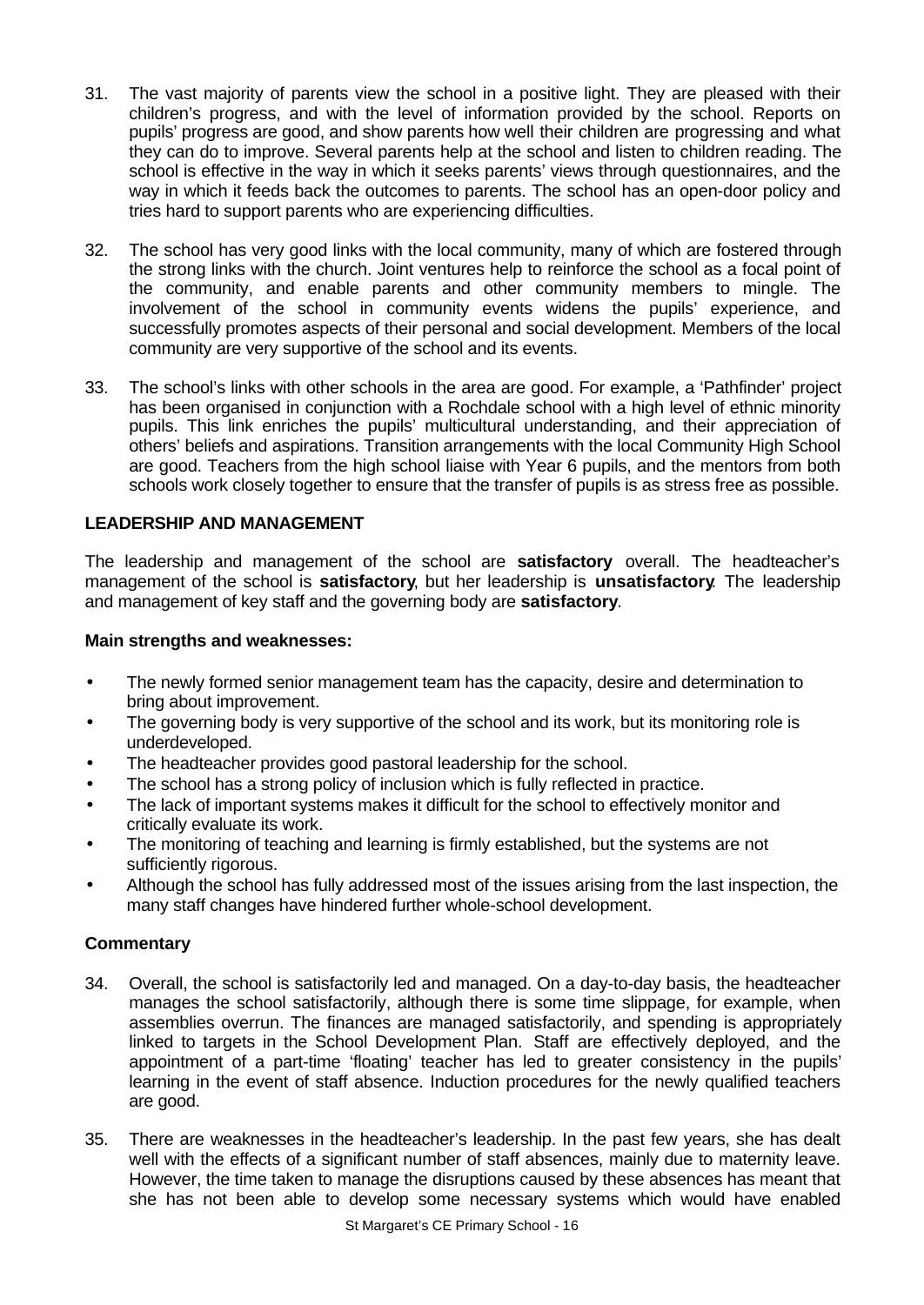weaknesses to have been more quickly identified and addressed. As a result, she has not been sufficiently proactive in recent years in leading the school forward in some areas, and weaknesses in assessment, standards and the curriculum have not been tackled with enough rigour to bring about improvement. The headteacher has successfully developed some aspects of the school's work, most notably those relating to the pupils' care and welfare, and as a result, the pupils' behaviour has improved well. She provides a strong lead for staff in ensuring that the school provides a caring and supportive learning environment for all pupils.

- 36. The headteacher has recently made some very good key appointments, and the new coordinators for English, mathematics and science, together with the headteacher, form a strong and single-minded senior management team which is very committed to moving the school forward, and to addressing the current weaknesses in provision. The senior management team has identified most of the issues arising from the current inspection, and is well aware of the need to continue to raise standards. A good start has already been made, and the decline that has been seen in English and science in recent years has been convincingly halted. The leadership and management of the key staff are satisfactory, as although they have made a good start, the impact of their actions and the initiatives that have been introduced, are not yet evident in all aspects of the school's work.
- 37. The monitoring of the school's work is not sufficiently rigorous in some areas. Although there is a regular programme of monitoring by the headteacher and the senior management team, and the outcomes are shared with staff, some of the observations of classroom practice are too gentle to bring about further improvement. The school does not currently have enough secure systems to ensure that the evaluation of its work is sufficiently accurate and thorough. For example, whole-school assessment procedures are weak, and there has been too little indepth analysis of the factors that have led to the temporary decline in standards in English and science for the 2003 Year 6 group. As a result, the school's capacity for making an accurate self-evaluation of its strengths and weaknesses is hampered.
- 38. The leadership and management of the provision for pupils with special educational needs are satisfactory. The co-ordinator has other major responsibilities within the school but supports other teachers by setting aside a regular time for consultation with them. There are good relationships with outside agencies and this helps to promote the pupils' learning. The governor with responsibility for pupils with special educational needs is supportive and works with pupils in school on a regular basis.
- 39. The governance of the school is satisfactory. Governors are loyal and are very supportive of the headteacher and school. They satisfactorily fulfil their statutory responsibilities and help to shape the school through their involvement in the school development plan. However, although governors make regular visits to the school and have a satisfactory appreciation of the school's life and work, their monitoring role lacks rigour. The governing body has an appropriate range of committees which meet on a regular basis to discuss and formulate school policy, and the involvement of individual governors in setting and monitoring the budget is good.

#### *Financial information for the year April 2002 to March 2003*

| Income and expenditure $(E)$ |         |  |  |  |
|------------------------------|---------|--|--|--|
| Total income<br>477,734      |         |  |  |  |
| Total expenditure            | 465,504 |  |  |  |
| Expenditure per pupil        | 2.411   |  |  |  |

| Income and expenditure $(E)$ |         | Balances (£)                         |        |  |
|------------------------------|---------|--------------------------------------|--------|--|
| Total income                 | 477.734 | Balance from previous year<br>23.897 |        |  |
| Total expenditure            | 465.504 | Balance carried forward to the next  | 12.230 |  |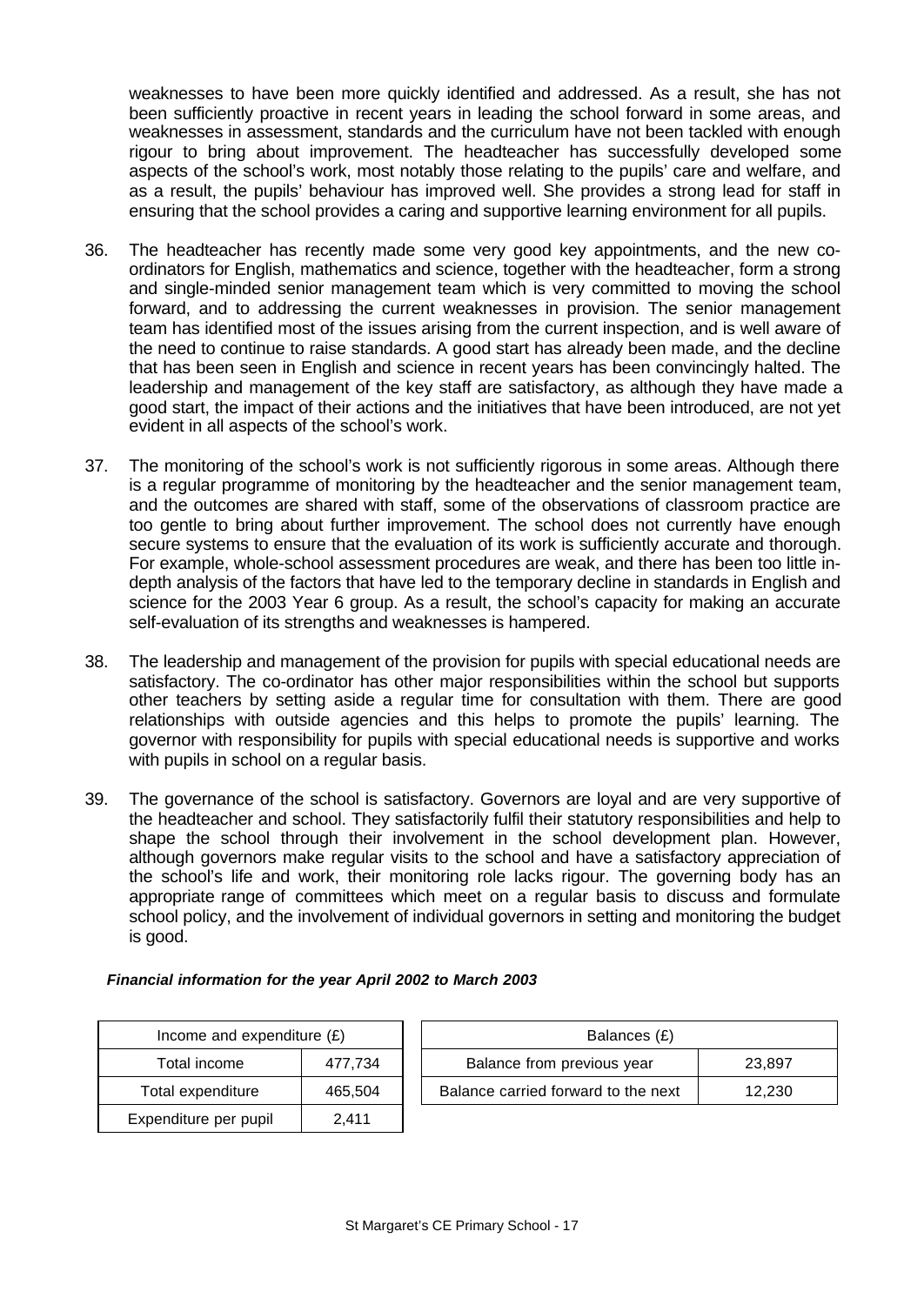# **PART C: THE QUALITY OF EDUCATION IN AREAS OF LEARNING SUBJECTS AND COURSES**

# **AREAS OF LEARNING IN THE FOUNDATION STAGE**

The overall provision for children in the Foundation Stage is **satisfactory**.

# **Main strengths and weaknesses**

- The teaching seen during the inspection was good.
- Speaking skills are poor by the end of the reception year, and they need to be higher. There is not always enough adult intervention when the children are engaged in 'free-choice' activities.
- There is a good balance between activities the children choose themselves and those that are led by an adult.
- The children get a secure and happy start to their education.
- Support staff are experienced and are used very well to support the children's learning.
- There have been good improvements in the Foundation Stage curriculum since the last inspection.
- The accommodation is cramped, and this limits the range of activities that can be provided, especially in creative development.
- Good use is made of the outside play area, although there are not enough wheeled toys.

- 40. The children's attainment is below the expected level when they start school at the age of four. Their speaking skills are poor, and some children have poorly developed social skills. By the time they transfer to Year 1, the children's attainment is well below the expected level in communication, language and literacy, below the expected level in mathematical development, knowledge and understanding of the world and creative development, and at the expected level in physical development and personal, social and emotional development. Although the children's achievement is satisfactory overall, standards of speaking are poor at the end of the reception year, and more needs to be done to raise them.
- 41. During the inspection, the reception class was taught by a supply teacher who had been in post for less than one term, covering maternity leave. The teaching seen during the inspection was good. However, the attainment and achievement of the children indicate that teaching is satisfactory overall. The reception class is very well supported by two assistants. They have worked very closely with the temporary teacher, enabling good levels of continuity in the children's learning. There is a good balance of interesting activities, and good emphasis is placed on the children learning through structured play activities. The curriculum has improved well since the last inspection, and is now appropriately linked to the areas of learning for Foundation Stage children instead of the National Curriculum Programmes of Study. The formal recording and use of assessment information are satisfactory, and adults know the children very well on an individual basis.
- 42. The school has established good links with parents, and they receive good levels of information. Good attention is paid to matters of health and safety. Although the children benefit from access to a secure outside play area, the main classroom is cramped, making it difficult for the teacher to organise the ongoing provision of sand and for her to provide a sufficiently broad range of art and craft activities. The leadership and management of the subject are satisfactory.
- 43. In **personal, social and emotional development**, the children achieve well, and most attain the early learning goals by the end of the reception year. The teaching is good overall, although the formal weekly personal, social and health education lesson is a weaker aspect of the provision as it does little to advance the children's learning, and too much time is spent on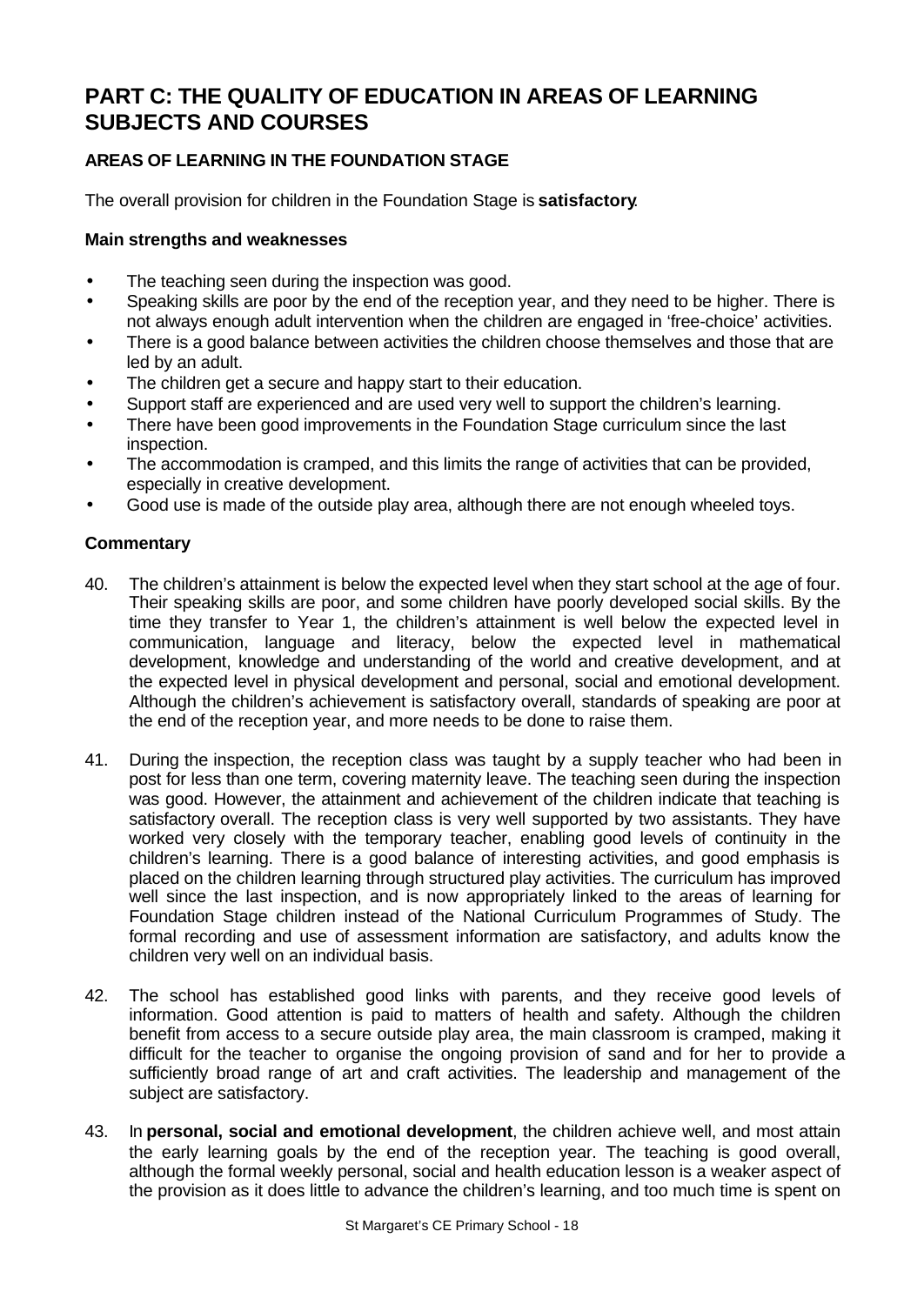recording activities. Mostly, the children are well behaved, although some find it difficult to share resources in a friendly manner. The children respond well to the teacher and to other adults, and are keen to please. Several children are very immature, and are not yet able to distinguish between right and wrong, but most have a good moral awareness. Most children show satisfactory levels of independence, for example when they change for physical education, but a small number are still heavily reliant on adults. The children are happy in school, and respond well to the adults with whom they come into daily contact.

- 44. In **communication, language and literacy**, the children achieve satisfactorily overall. However, their attainment is well below the expected level when they transfer to Year 1. Although teaching in this area of learning is satisfactory, it is not rigorous enough to raise standards of speaking. Speaking skills are poor for many children and need to be higher. By the end of the reception year, children of all abilities have made a good start in learning how to read. In this aspect of communication, language and literacy, the children achieve well. They receive a lot of support from teachers and other adults in school, and a good number of parents provide additional support at home. Standards in writing are well below the expected level, and few children are fluent 'writers' by the time they leave the reception class. Speaking skills are poor, although listening skills are at the expected level for most children. During the inspection, there were many good opportunities for the children to take part in class discussions. However, there is not enough adult intervention when the children are engaged in 'free-choice' activities, and some important opportunities are missed for developing the children's spoken language and for developing specialist vocabulary.
- 45. In **mathematical development**, the children achieve satisfactorily, but their overall attainment at the end of the reception year is below the expected level. During the inspection, the teaching was good. Adults make good use of opportunities that arise during the course of the day for reminding pupils about the order and sequence of numbers. Number rhymes and jingles are used well to promote mathematical ideas. The children have good access to a water tray where they explore capacity, but there is not always enough adult intervention to ensure that the children's vocabulary is extended and that concepts are fully understood. Few children count reliably up to and beyond ten, and a significant proportion do not have a secure grasp of the idea of one to one matching. However, most children recognise simple threedimensional shapes, and higher attainers confidently explain comparisons such as more/less than, and shorter/longer than. Children have good access to a range of jigsaws and matching and sorting activities, but do not have regular access to sand, where they could explore concepts such as heavier/lighter than.
- 46. In **knowledge and understanding of the world**, the children achieve satisfactorily from a low starting point, but most do not attain the early learning goals by the end of the reception year. Despite the good teaching seen during the inspection, the children have difficulty in retaining information and in applying what they know to new situations. The children observe carefully, and take a good interest in the outside environment and in the way that living things grow and move. The children's appreciation of the difference between the past and the present is often very vague. Whilst some can recount events in their own lives from the past, few can order these events reliably. Most children have a good understanding of the relationships within their own families, and higher attainers explain more complex relationships such as cousins. Few children know their own addresses, or can describe physical features in the area. The children have daily access to the class-based computers, and weekly access to the new computer suite. Their skills are very limited, and no child is able to open and close programs or use the 'print' command. Religious education is taught on a regular basis.
- 47. The children's attainment in **physical development** is at the expected level, and children of all abilities achieve well. The children benefit from good teaching, and a good combination of 'free-choice' activities, and more formal class activities that focus on the progressive development of skills. The children have good access to a pleasant and secure outside area which has some climbing equipment and room for them to use small balls. However, there are not enough wheeled toys. In the hall, the children show a satisfactory spatial awareness, and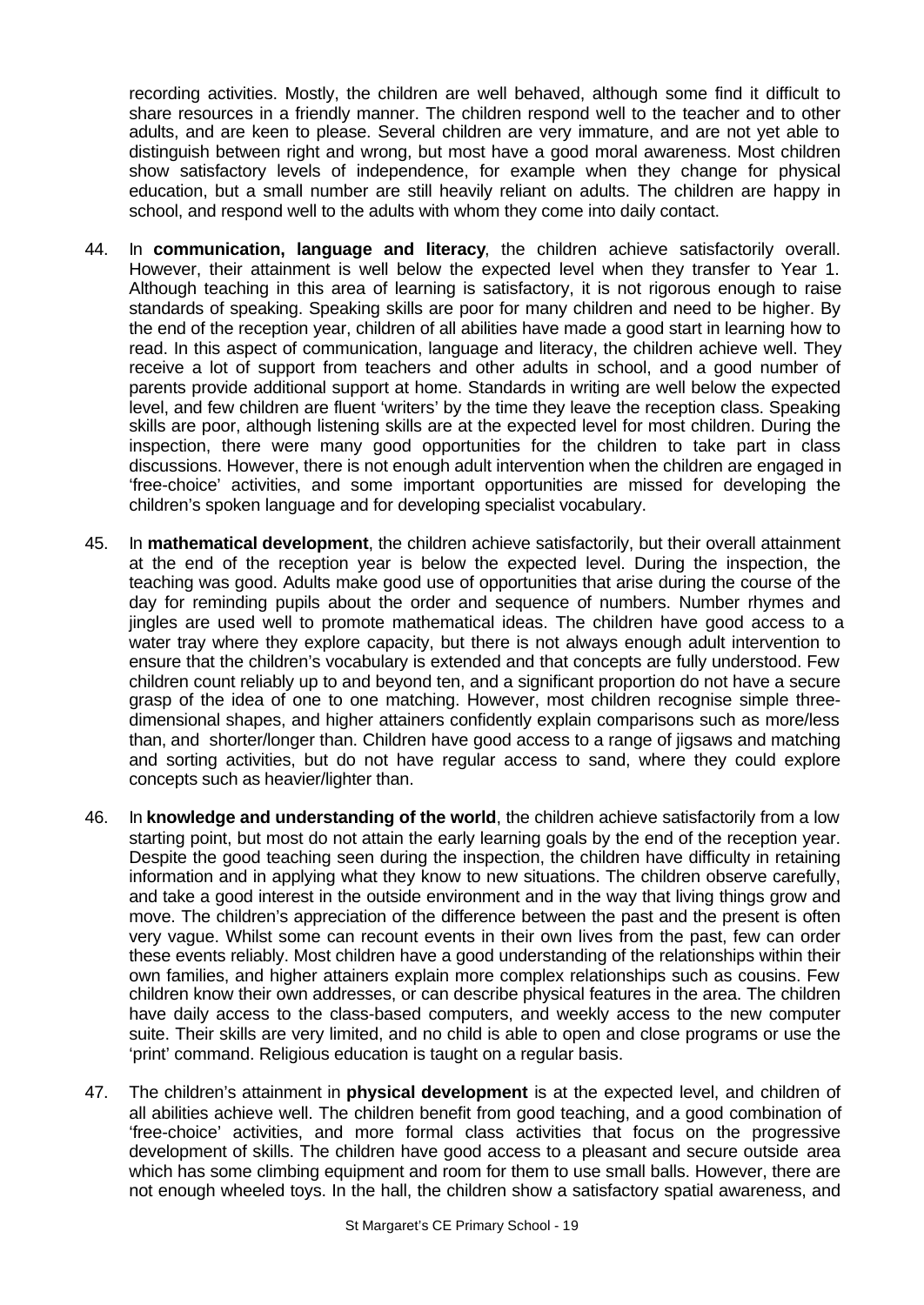growing control of their bodies as they run, jump and balance. Fine-motor skills, such as cutting, and controlling pencils and brushes, are satisfactory overall, and good for higherattaining children who show good levels of hand-to-eye co-ordination.

48. In **creative development**, the children's attainment is below the expected level for their age. The children's achievement is satisfactory, but could be better. Although teaching is satisfactory, the cramped conditions reduce the activities that can be provided for the children. Although there is a painting easel which children have access to throughout the day, there are limited opportunities for them to build models or to make collages using a wide variety of different materials. A weekly music session, led by the specialist teacher, provides good opportunity for the children to make music and to learn songs, but during the week, the children do not have access to musical instruments as part of their 'free-choice' activities. The 'Florist's Shop' is a popular area where the children take part in role-play activities. Whilst they thoroughly enjoy their work in this area, and generally work well together, there is not enough adult intervention to extend the children's vocabulary.

# **SUBJECTS IN KEY STAGES 1 and 2**

# **ENGLISH**

Provision in English is **satisfactory**.

# **Main strengths and weaknesses**

- Although standards are below the nationally expected level, they are starting to improve across the school.
- Standards of speaking are well below the expected level throughout the school and this hampers pupils' progress and attainment in other subjects.
- The teaching seen during the inspection was of good quality.
- Pupils have positive attitudes to the subject which have a good impact on their learning.
- Good leadership and management of the subject are helping to bring about good improvements.
- Literacy makes a good contribution to pupils' learning in other subjects.
- The quality of marking is weak.
- The regular assessment of pupils' writing is helping to raise standards.

- 49. The 2003 end of Key Stage 2 national test results show that pupils' attainment is well below the national average. On the basis of their prior attainment, the pupils' performance is well below average, suggesting that pupils have not made enough progress between the end of Key Stage 1 and the end of Key Stage 2. The school believes that this dip was the result of changes in staffing. The 2003 end of Key Stage 1 test results show that pupils' attainment is well below the national average in reading and writing, and well below average in comparison with similar schools.
- 50. The inspection findings show evidence of the recent improvements that have taken place, and indicate that pupils' attainment is below national expectations at the end of both key stages. This positive improvement is attributable to the good leadership and management by the newly appointed co-ordinator, and the recent focus on English across the school by all staff. The achievement of pupils of all ages and abilities is satisfactory. Standards have declined since the time of the last inspection, but are starting to rise again. The overall rate of improvement since the last inspection is unsatisfactory, but recent improvements are good.
- 51. Although standards in listening are at the expected level, standards of speaking are well below the expected level across the school. Pupils of all ages struggle to express their ideas, feelings and opinions, and lack the necessary subject-specific vocabulary to enable them to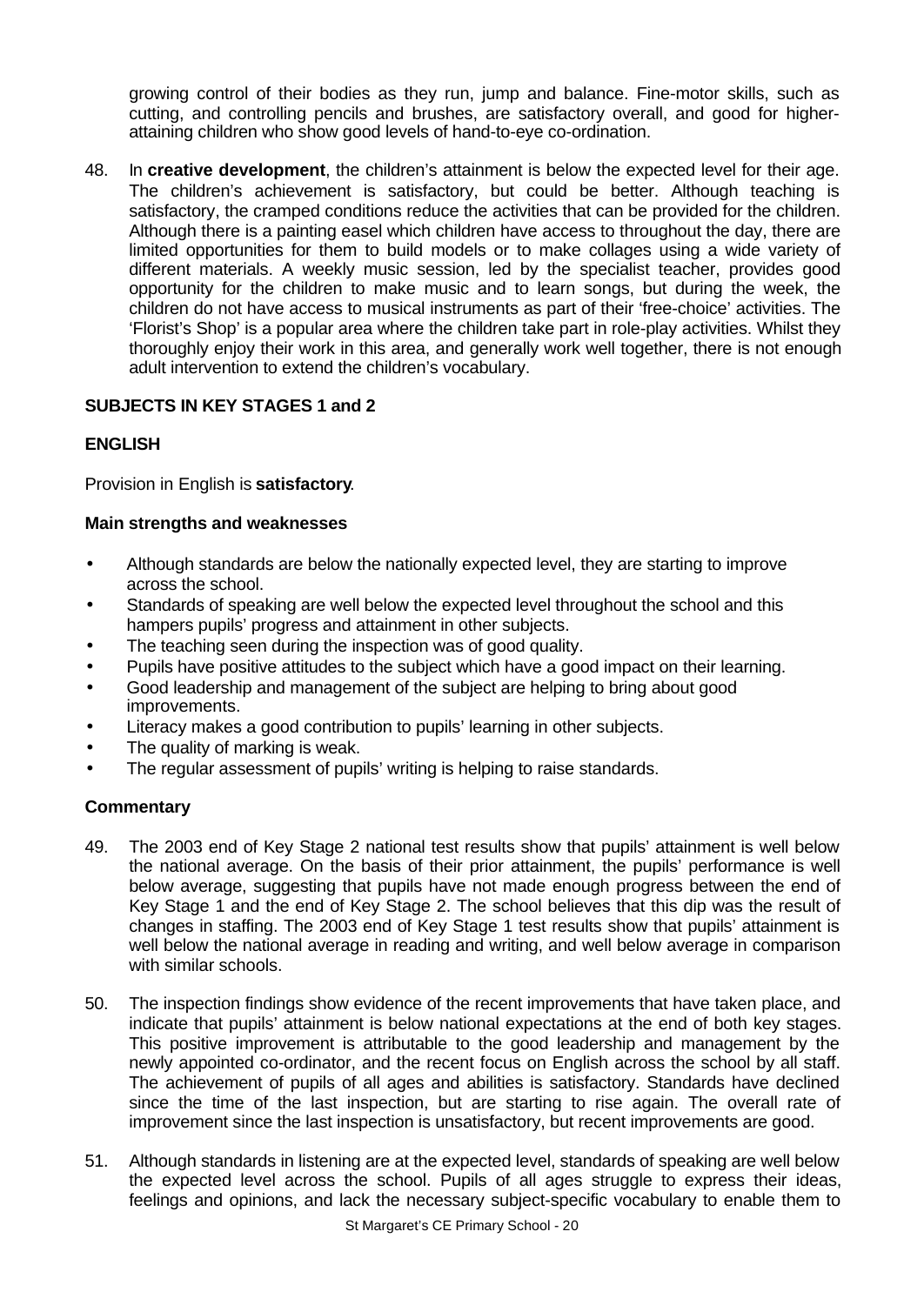explain their thinking clearly. The school has recognised this weakness, and is taking part in a local initiative with other schools which is starting to bring about improvement in this area of learning. Standards in reading are at the expected level across the school, and reflect the good efforts of staff and volunteer helpers, who ensure that pupils have regular reading practice. Pupils of all abilities have good attitudes to reading, and are keen to improve their skills further. Standards in writing are below average in both key stages. For most pupils, spelling is a weakness that is exacerbated by the pupils' sometimes poor speech. Many pupils have difficulty in developing their ideas, and their work lacks imagination. The handwriting of the higher-attaining pupils is good, but lower attainers in both key stages have difficulty in forming letters correctly, and for a few pupils letter reversal is a real problem.

- 52. Teaching is satisfactory overall. However, during the inspection, the teaching seen was often good. Teachers have good classroom skills, and try to make lessons interesting and enjoyable for the pupils. Where the best teaching occurs, teachers share the purpose of the lesson with pupils, and activities are varied and well matched to the pupil's level of ability. In most classes, teachers manage the pupils well, enabling lessons to run smoothly. There is a good variety of teaching methods, with pupils working individually, in groups, as a whole class and in pairs. Paired work is effective in helping the pupils to develop their speaking skills, as well as their social skills. Teaching assistants are used well to support different groups of pupils, and they are particularly effective when they work alongside pupils with special educational needs, enabling them to take a full part in lessons. A weakness in teaching is the quality of marking. In most cases, teachers' comments do little to advance the pupils' learning or to make them aware of how they can improve their work further. Pupils throughout the school have positive attitudes to the subject and take a keen and active part in lessons. Where teaching is especially challenging, pupils respond very well, and are keen to do their best.
- 53. The subject has been a focus for whole-school development during the past year, and is well led and managed by the newly appointed co-ordinator. Teaching and planning are monitored regularly to raise standards, although some of the observations of lessons lack sufficient rigour. Assessment is good, and a particular strength is the regular assessment of the pupils' written work by teachers working in pairs. This enables the pupils' progress to be carefully tracked and is leading to higher standards. The statutory curriculum is satisfactorily enriched by theatre visits and book fairs, and by a drama link with a local high school.

# **Language and literacy across the curriculum**

54. There are many good opportunities for pupils to use language and literacy in their work in other subjects, although some of the opportunities for extended writing practice are not formally identified in teachers' planning. Overall, the use made of language and literacy across the curriculum is satisfactory.

# **Mathematics**

Provision in mathematics is **satisfactory**.

# **Main strengths and weaknesses**

- Number is taught well throughout the school.
- The achievement of lower-attaining pupils is good, but higher-attaining pupils are not always sufficiently challenged.
- A satisfactory range of assessment information is gathered, but not enough use is made of this information to highlight strengths and weaknesses in pupils' learning.
- There are not enough planned opportunities for pupils to use their mathematical skills in other subjects.
- Pupils' learning is hampered by weak speaking skills.
- The new subject leader is providing a good and clear steer to the school's work, and standards are starting to rise.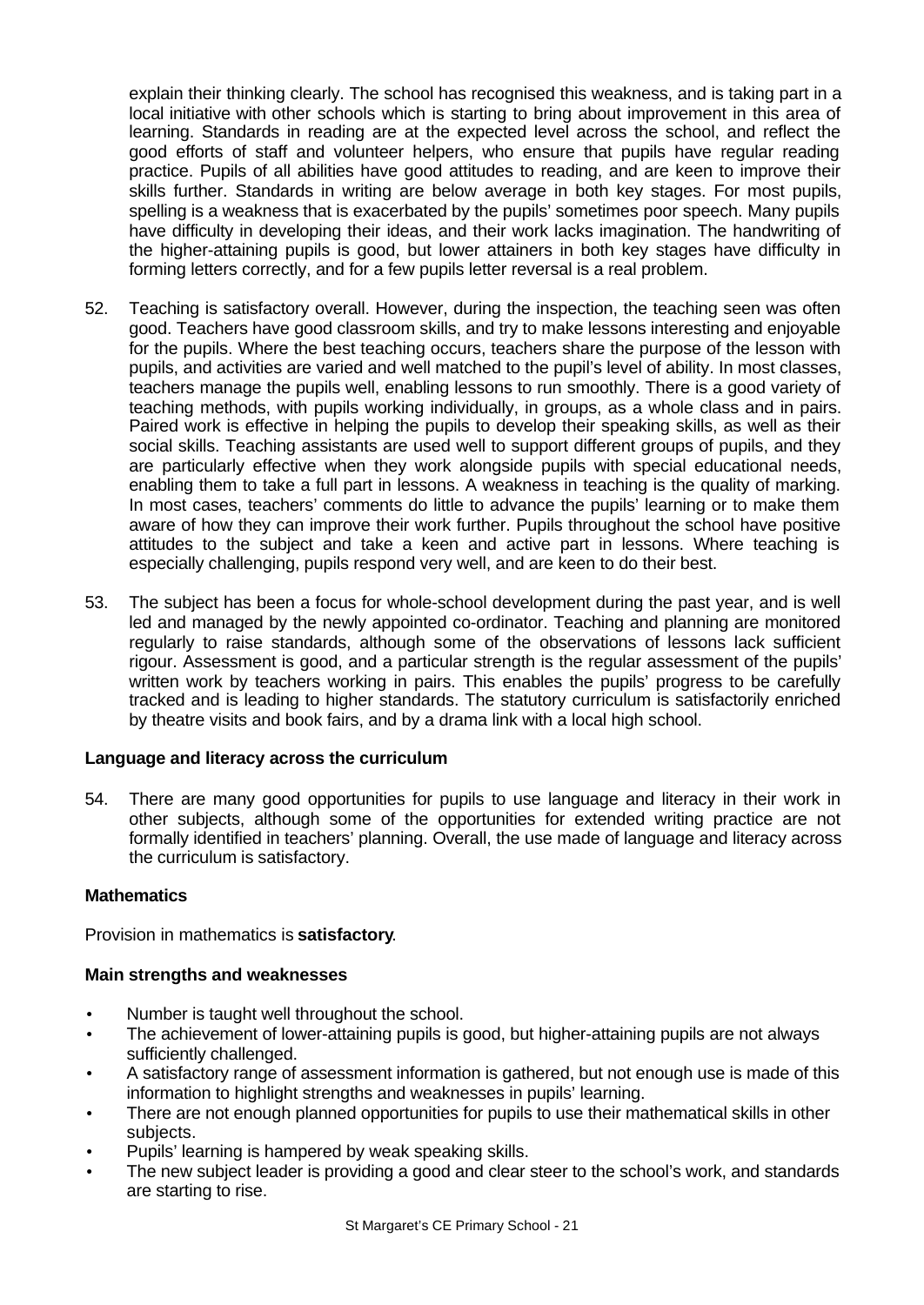# **Commentary**

- 55. The 2003 end of Key Stage 2 national test results show that pupils' attainment is in line with the national average. Based on their prior attainment, the pupils' performance is average, indicating that they made satisfactory progress between the end of Key Stage 1 and the end of Key Stage 2. The end of Key Stage 1 test results show that pupils' attainment is well below the national average, and well below average in comparison with similar schools. The inspection findings show that pupils' attainment is in line with national expectations at the end of both key stages, and that pupils of all ages and abilities achieve satisfactorily overall. The improvement since the last inspection is satisfactory overall, but pupils' progress has not been consistent. Standards in Key Stage 2 have improved well, but although there has been good improvement in the standards at the end of Key Stage 1 in the past year, standards dipped significantly after the last inspection and have only just started to rise again.
- 56. In both key stages, pupils gain a secure grasp of number, although the mental recall of lowerattaining pupils is slow. Standards in space, shape and measure are at the expected level overall, and Key Stage 2 pupils have a satisfactory knowledge and understanding of data handling. The pupils' ability to solve open-ended problems is a weaker area of their learning, and in this aspect of learning, pupils are sometimes hampered by their poor speaking skills which make it difficult for them to explain their ideas.
- 57. Teaching and learning are satisfactory overall. Teachers concentrate well on teaching basic skills and pupils are given many opportunities to develop their understanding of number. Pupils show good levels of interest as they search for patterns. Effective support is provided for lower-attaining pupils who sometimes struggle with basic mathematical operations, and this support enables these pupils to achieve well in relation to their abilities. However, in some lessons, there is not enough challenge for the highest attaining pupils. The practice of sharing learning objectives with pupils is very helpful in setting out the expectations of the lesson and provides an effective focus for evaluation in plenary sessions. Shape and space and data handling are taught effectively. Teachers have started to encourage pupils to make effective use of information and communication technology to support their learning, but even more could be done to develop information and communication technology skills through mathematics. Teachers mark pupils' work conscientiously, but this marking does not always show pupils how they could improve their work further. Pupils generally have positive attitudes to learning and are confident about giving answers to questions.
- 58. The leadership and management are satisfactory overall, but although the new subject leader is providing a good and firm steer to the school's work, there has been insufficient development in the past few years. The current co-ordinator is aware of the strengths and weaknesses within the subject and has a good knowledge of the issues that need to be addressed in order to secure further improvement. Teachers' assessments of pupils' progress are generally accurate and are satisfactory overall. However, not enough use is made of the information that is gathered to highlight whole-school areas for development, or to share good practice. Improvement since the previous inspection has been satisfactory.

#### **Mathematics across the curriculum**

59. The use of mathematics across the curriculum is unsatisfactory. Incidental opportunities are picked up well in subjects such as science, but there is no planned provision for systematically extending pupils' mathematics skills across the curriculum.

# **SCIENCE**

Provision in science is **satisfactory**.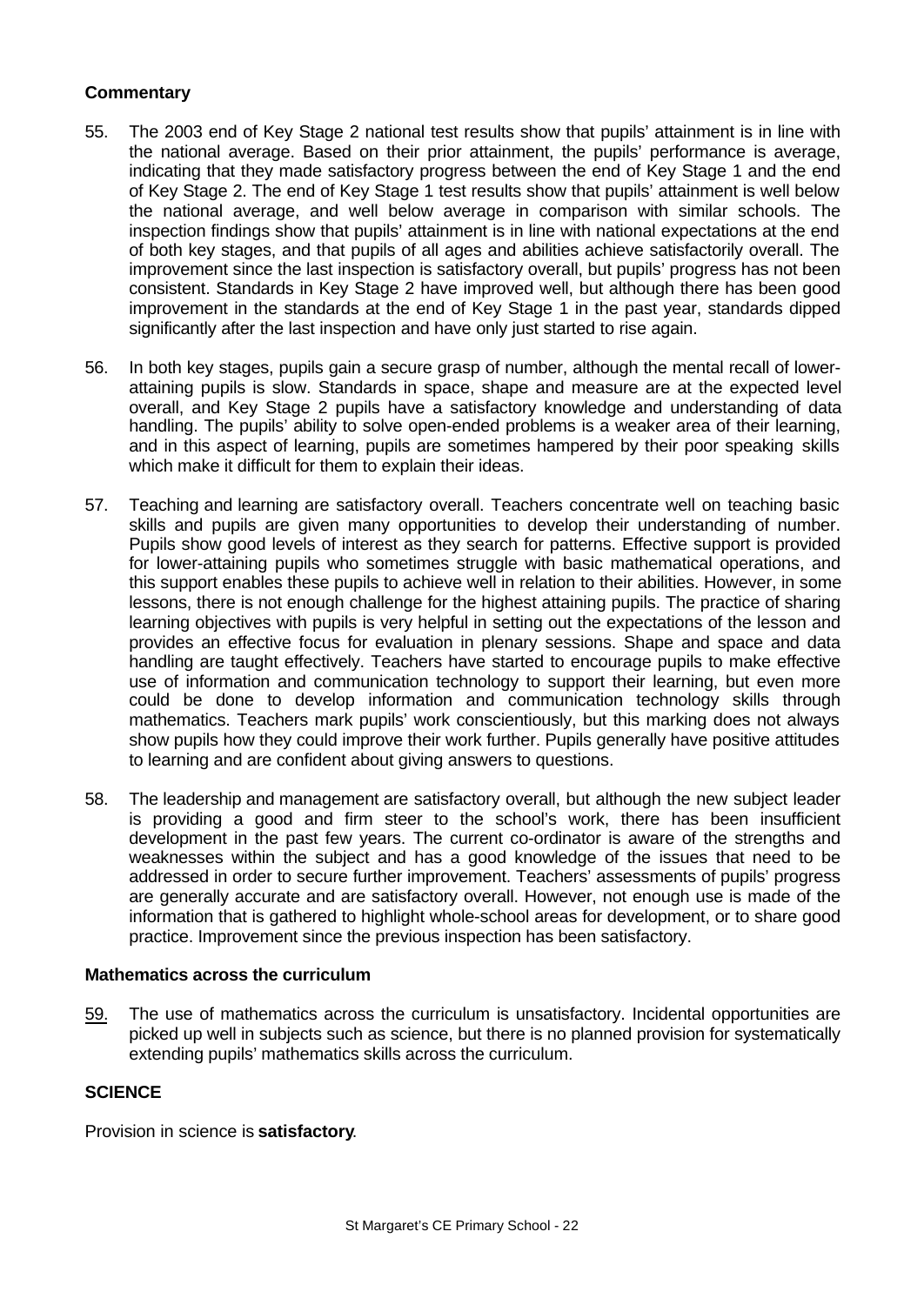### **Main strengths and weaknesses**

- Although standards are below national expectations at the end of both key stages, they are starting to rise.
- Teaching is good throughout the school, but there are gaps in pupils' learning arising from past weaknesses in the curriculum.
- Not enough time is given to the subject to enable the in-depth study of topics.
- The new co-ordinator provides enthusiastic leadership for the subject, and has a clear idea for its future development.
- Assessment is unsatisfactory.
- Poor spoken language skills make it difficult for the pupils to express their ideas clearly.

- 60. The 2003 end of Key Stage 2 test results indicate that standards in science are well below the national average, as they have been for several years. Based on their prior attainment, the pupils' performance is well below average. This indicates that pupils have not made enough progress between the end of Key Stage 1 and the end of Key Stage 2. The 2003 teacher assessments for Key Stage 1 show that standards are well below the national average.
- 61. The inspection findings paint a more positive picture than the 2003 teacher assessments and test results, and indicate that standards in science are below national expectations at the end of both key stages. Because of improvements to the curriculum and better teaching, standards are starting to rise at the end of both key stages, and pupils' achievement is currently satisfactory. However, standards are lower than they were at the time of the last inspection.
- 62. In both key stages, pupils' skills of investigating and experimenting are relative weaknesses. The school has made a good start in improving pupils' investigative skills, and more emphasis is now placed on this element of the science curriculum, but some lessons are too short to enable pupils to pursue their ideas in any real depth. Although Key Stage 1 pupils are now getting a firm grounding in areas such as fair testing, there are gaps in the learning of older Key Stage 2 pupils, and few Year 6 pupils can independently set up a fair test. Throughout the school, pupils are hampered by their poor spoken language skills, although in all classes teachers place good emphasis on the development of scientific vocabulary. Pupils' scientific knowledge is patchy, partly because of past weaknesses in the curriculum, and partly because many pupils have difficulty in retaining their learning for any length of time.
- 63. Teaching is now good, and has some very good features. As a result, standards are starting to rise. Teachers make good use of a commercial scheme of work which provides a secure basis for their planning, and ensures that there are good levels of progression in pupils' learning as they move through the school. Lessons move at a good pace, and successfully capture and maintain the pupils' interest. Teachers make very good use of discussion sessions to impart new knowledge, and to assess the pupils' learning. Questions are varied to meet the needs of individual pupils and to ensure that higher attainers are stretched in their thinking. Good use is made of classroom assistants, but in some lessons teachers do not have additional support, and this makes the organisation of practical activities difficult, especially when the classes are large. Pupils enjoy their learning, and take an enthusiastic part in practical activities and discussions. However, older Key Stage 2 pupils lack method in their working when they are carrying out investigations.
- 64. The newly appointed co-ordinator provides satisfactory leadership and management for the subject. She has made a good analysis of what the school needs to do next to improve standards further, and has started to monitor lessons and pupils' work to get an overview of standards throughout the school. In the past, little has been done in the way of analysing end of key stage test results in order to highlight whole-school strengths and weaknesses, but this is an area the co-ordinator has already started to address. Although teachers make their own ongoing assessments of the pupils' attainment, there is no robust whole-school system for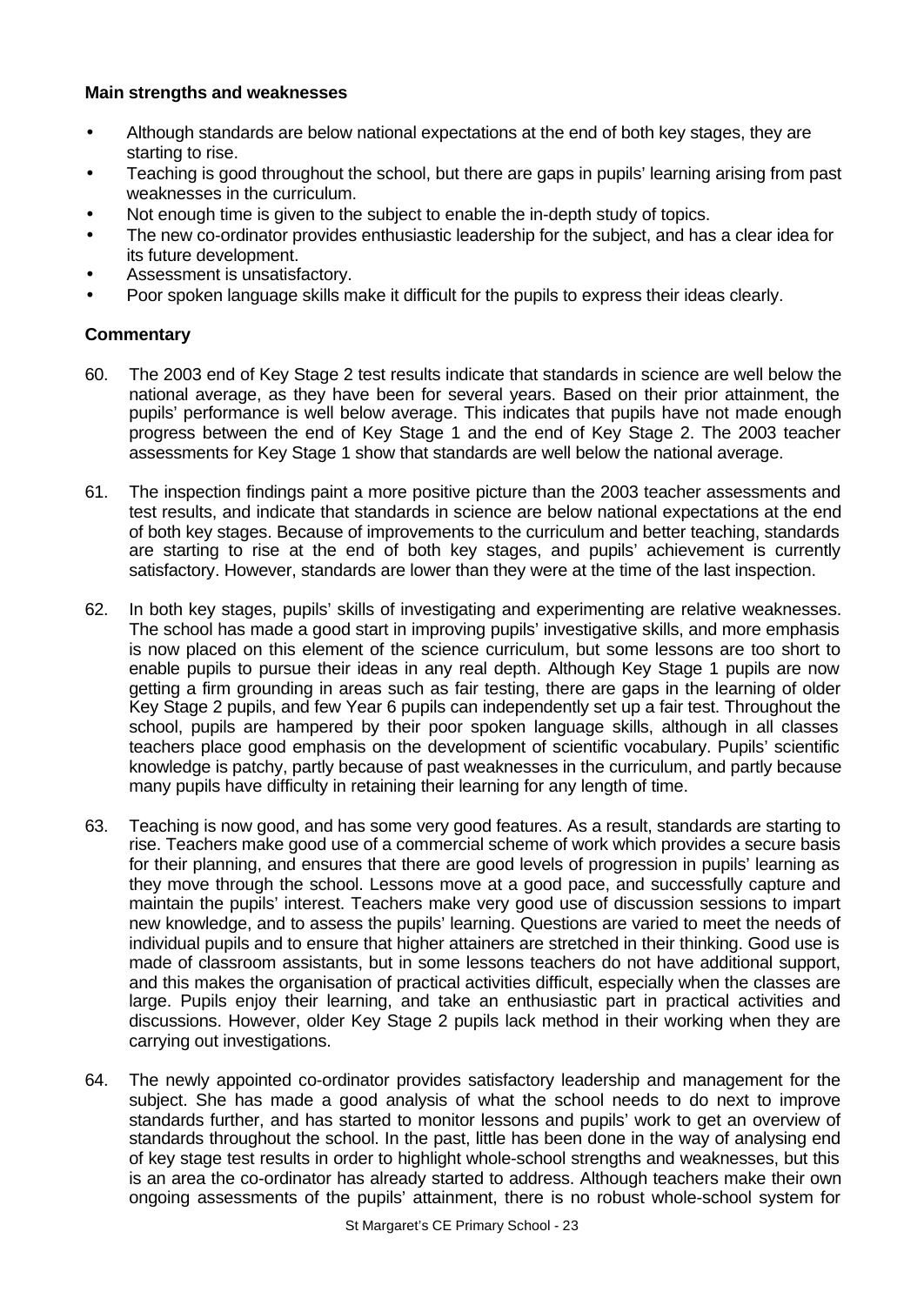assessment that would enable the school to track and monitor the achievement and attainment of individual pupils.

# **INFORMATION AND COMMUNICATION TECHNOLOGY**

Provision in information and communication technology is **satisfactory**.

#### **Main strengths and weaknesses**

- There are gaps in pupils' learning arising from past weaknesses in the curriculum.
- Pupils have good attitudes to the subject.
- The newly-opened computer suite is a very good resource that is well used by all classes.
- Support staff are used well to help individual pupils with their work.
- The use of information and communication technology to support learning in other subjects is underdeveloped.
- Assessment systems are in the early stage of development and are currently unsatisfactory.
- The new co-ordinator has a clear idea of what needs to be done to improve standards further.

- 65. Standards are below national expectations at the end of both key stages, and pupils throughout the school are achieving satisfactorily. Standards are lower than they were at the time of the last inspection. This is partly because until very recently the school did not have sufficient resources to meet the demands of the National Curriculum Programmes of Study, and partly because standards nationally are now much higher than they were.
- 66. Because of past weaknesses in the curriculum, there are some gaps in pupils' learning which teachers are now systematically and successfully addressing. Pupils of all ages and abilities have regular access to computers for word-processing, but in both key stages have difficulty in finding the keys they need. There are not yet enough opportunities for pupils to use wordprocessing skills for drafting and editing, and pupils do not readily see computers as tools for learning. Pupils have a satisfactory understanding of the Internet as a vast source of information, and most know how to use the Internet for research. Pupils currently make little use of the computers for sending email, and few pupils are confident about how to do this. Older pupils have limited experience of using spreadsheets, and of making multimedia presentations, and know how to combine text and graphics. At the end of Key Stage 2, the pupils' knowledge of control technology is weak, and although they have used sensors in their work in science, most have little recall of this learning.
- 67. Teaching is satisfactory overall, and during the inspection, some good examples of teaching were seen. Teachers' subject knowledge is variable, with some teachers having a good command of the subject, and others who are still on a sharp learning curve. Pupils are well supported by classroom assistants, and this enables pupils of all abilities to make at least satisfactory progress within individual lessons. Skills are well taught, and pupils are given clear explanations to enable them to get on independently with their work. Pupils have good attitudes to the subject and are keen to work in the computer suite. They concentrate well and co-operate willingly with their partner.
- 68. The leadership and management for the subject are satisfactory overall. The new co-ordinator has a satisfactory overview of the curriculum, and has organised the use of the computer suite well so that pupils have regular and frequent access. The co-ordinator is aware of the next steps to be taken to ensure that standards continue to improve, and is aware of the need for more training for some staff. Assessment systems are in the early stages of development and are currently unsatisfactory as they do not provide a clear enough picture of pupils' attainment and progress as they move through the school.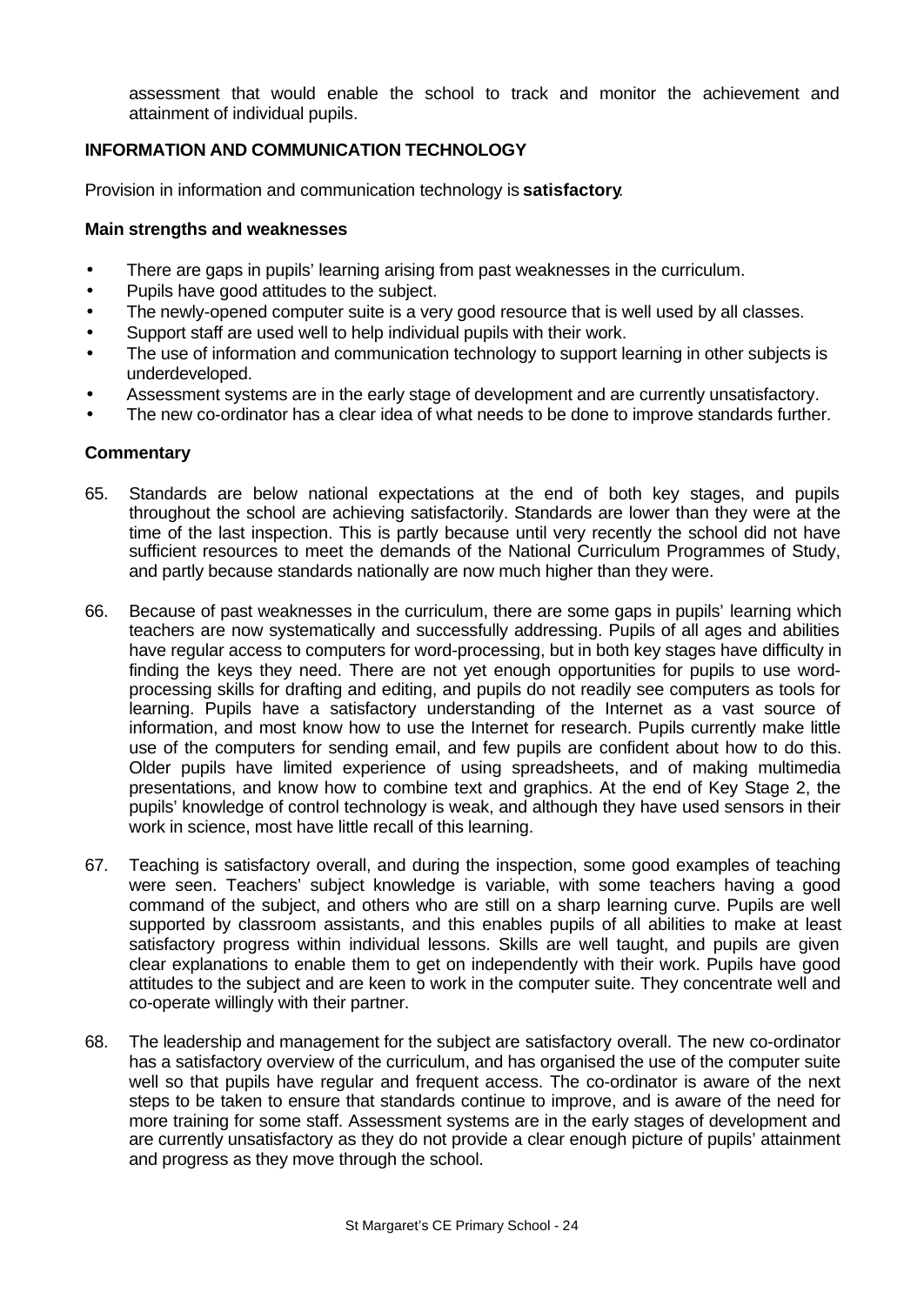### **Information and communication technology across the curriculum**

69. Teachers are beginning to encourage pupils to use information and communication technology to support their learning across the curriculum, but its use is currently too spasmodic, and not sufficiently well planned to ensure that pupils' skills are systematically developed.

### **HUMANITIES**

**Religious education** was inspected by an independent inspector appointed by the Diocese. The inspection focused on the inspection of **geography**. Little work was seen in **history**, and it is therefore not possible to make a judgement about the overall provision. However, too little time is allocated to the subject in most classes, and this reduces the opportunities for pupils to study topics in depth.

#### **Geography**

Provision in geography is **satisfactory**.

#### **Main strengths and weaknesses**

- Although teaching is good, pupils' achievement is only satisfactory because there are gaps in their learning.
- Insufficient time is given to the subject.
- Assessment is unsatisfactory.

- 70. Pupils' attainment is in line with national expectations at the end of Key Stage 1 and Key Stage 2. Pupils achieve satisfactorily, but given the good teaching they receive, could do better if more time was allocated to the subject. Standards are broadly the same as they were at the time of the last inspection, and overall improvement since that time is satisfactory.
- 71. Pupils make satisfactory gains in terms of the knowledge they acquire, but there are sometimes lengthy gaps in between topics, and pupils forget some of their learning. Although curriculum planning has improved since the last inspection, the long term planning does not give enough guidance for teachers about the skills that should be taught.
- 72. Teaching is good overall. Teachers use effective strategies to capture pupils' interest, such as quizzes which test the pupils' knowledge in an exciting and challenging way. Good use is made of resources to enliven teaching and to enhance learning, and pupils respond well to video material which brings their learning to life. There is a developing use of information and communication technology to support learning, and pupils have a satisfactory appreciation of how computers can be used to research geographical information. Pupils mostly have positive attitudes to the subject, although in the upper part of Key Stage 2, some pupils have a low level of concentration.
- 73. The leadership and management of geography are satisfactory overall. The co-ordinator provides support for her colleagues, but her monitoring role is currently limited. Assessment is unsatisfactory overall. Although teachers know the pupils well, and keep their own records of pupils' attainment, there is no whole-school mechanism for tracking the progress and attainment of individual pupils as they move through the school, and not enough use is made of the available assessment information to highlight strengths and weaknesses in the provision.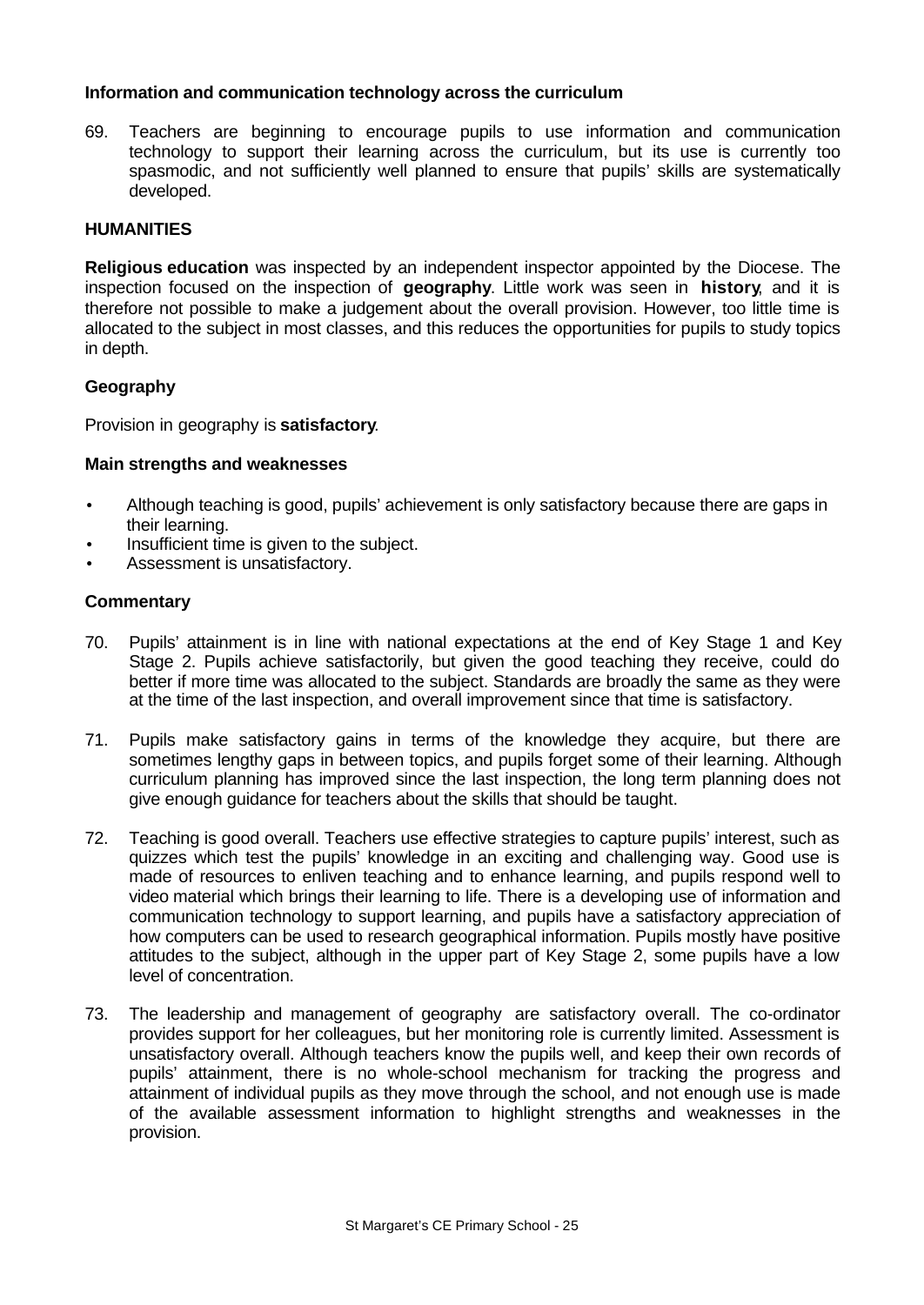# **CREATIVE, AESTHETIC, PRACTICAL AND PHYSICAL SUBJECTS**

The inspection focused on **music** and **physical education**. Not enough evidence was collected to make secure judgements about the provision, standards or the quality of education in **art and design** and **design and technology**. Art and design, and design and technology, are taught on a regular basis in all classes, but not enough time is allocated to these subjects, and as a result, topics are not explored in enough depth. There are sometimes long gaps between topics, and this is not conducive to the pupils' learning, as many have difficulty in retaining and recalling their past learning. The leadership and management of the subjects are satisfactory but there have been problems in continuity in the past arising from an exceptionally high level of maternity leave over recent years.

# **Music**

The provision for music is **satisfactory**.

# **Main strengths and weaknesses**

- The teaching is good, and most is carried out by a part-time specialist teacher.
- Although pupils take part in a broad range of musical activities, not enough time is given to the subject.
- Pupils' listening and appraising skills are well developed.
- Pupils have very positive attitudes to music and are confident and enthusiastic performers.
- Assessment is unsatisfactory.

- 74. Pupils' attainment is at the expected level in music at the end of both Key Stage 1 and Key Stage 2. Pupils of all ages and abilities achieve satisfactorily, and given the good teaching they receive, could do even better if more time was given to the subject. Standards are broadly the same as they were at the time of the last inspection.
- 75. Singing is good throughout the school. The weekly Key Stage 1 group singing session is well taught, enabling pupils to gain a great deal of pleasure from the singing activities and to advance their skills. Key Stage 2 pupils are confident singers who quickly pick up new songs, and sing them tunefully and with a good sense of rhythm. Pupils of all ages have many opportunities to listen to and appraise extracts of music, and most pupils do this well. They make good progress in this aspect of their learning, and by the end of Key Stage 2, pick out different instruments, and note changes to the tempo and dynamics of the music. Pupils throughout the school respond well to the different moods of the music they hear, but because of poor speaking skills, often have difficulty in expressing their ideas and feelings. Pupils have only limited opportunities to compose music, but when they do so, they show a satisfactory understanding of the process, and use graphical and pictorial notation to record their ideas. Currently not enough time is given to composition, and as a result, pupils do not achieve as well as they might in this aspect of the music curriculum.
- 76. Teaching and learning are good throughout the school. The school benefits from the input of a part-time specialist teacher who works with all classes. Lessons move at a good pace, and there is a good mix of activities. Good use is made of a commercial scheme to provide the basis of the teaching programme, and there are good levels of continuity in the pupils' learning as they move through the school. Pupils of all ages and abilities are keen and enthusiastic participants. They are particularly keen to perform, and show good levels of confidence.
- 77. The co-ordinator has only been in post for two terms. Her leadership and management of the subject are satisfactory. She is aware of the need to ensure that more time is given to the subject, and to ensure that class teachers have the necessary expertise to teach their own classes. Although standards have been maintained since the last inspection, there has been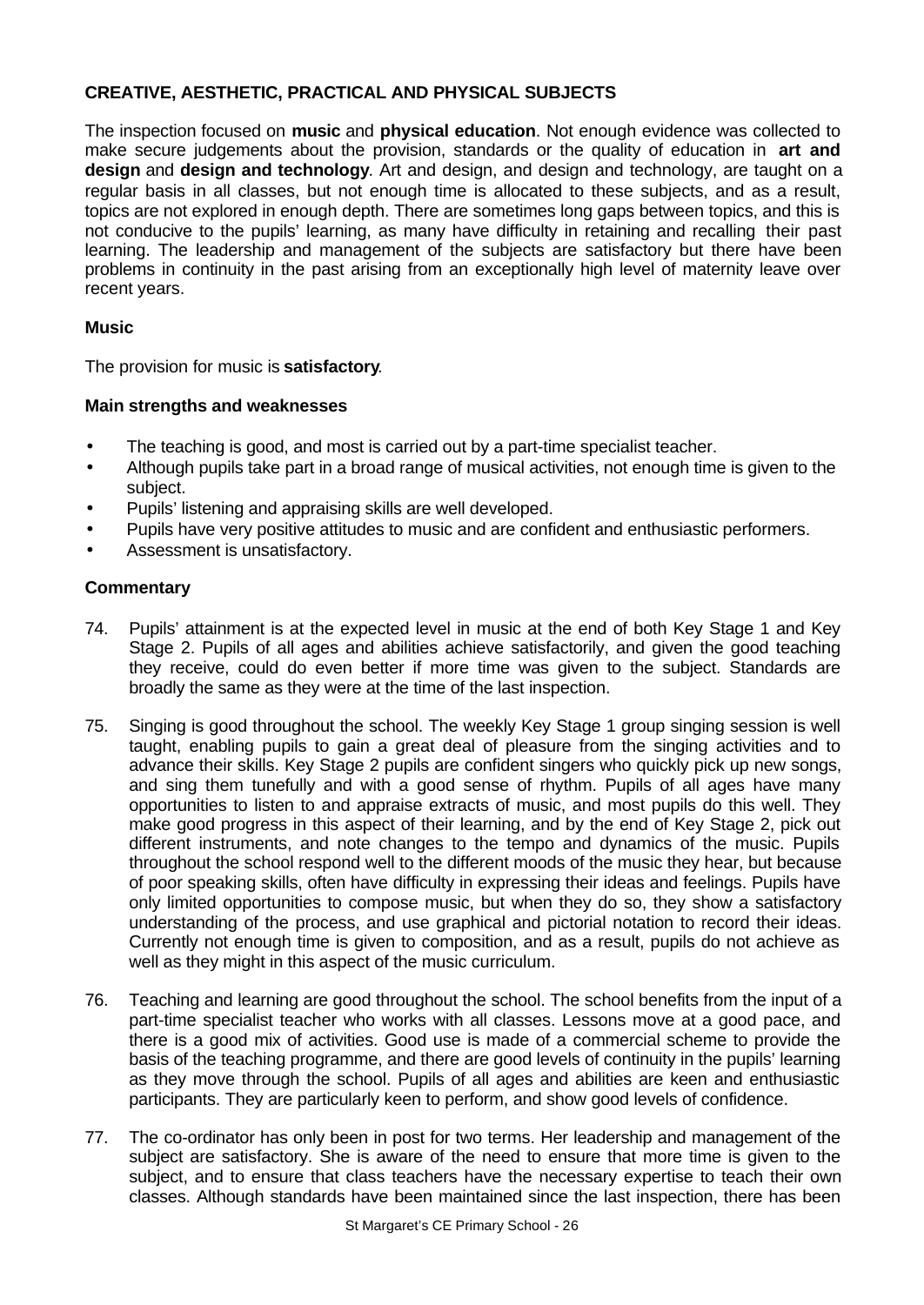little in the way of curriculum development. The school currently has no robust systems for assessing and tracking pupils' achievement and attainment as they move through the school, although teachers identify individual pupils who are gifted and talented so that their progress can be more closely monitored. The school provides a satisfactory range of additional learning experiences, and pupils who take part in the choir regularly perform to community groups.

#### **Physical education**

Provision for physical education is **satisfactory**.

#### **Main strengths and weaknesses**

- Pupils have good attitudes to the subject.
- The school has recently achieved the Gold Active Sports Mark.
- Assessment is unsatisfactory.

- 78. During the inspection, only games lessons were taking place, and no other aspect of physical education could therefore be observed. In this aspect of the curriculum, standards are at the expected level at the end of Key Stage 1 and Key Stage 2. Pupils of all ages and abilities achieve satisfactorily, and in those lessons where teaching is good, pupils make good progress in acquiring new skills. The school provides a broad curriculum during the course of the year, and an appropriate amount of time is given to the subject. The school has worked hard over the past year to raise the profile of the subject, and was recently awarded the national Gold Active Sports Mark. The school's records show that by the time pupils leave school at the age of 11, most can swim the expected distance of 25 metres.
- 79. As they move through the school, pupils show progressive degrees of skill in the way in which they pass and receive balls. Most Key Stage 1 pupils catch and throw over a reasonable distance, but lower attainers lack accuracy in both throwing and catching even over a short distance. Pupils are beginning to learn the basic principles of attack and defence. By the end of Key Stage 2, most pupils show satisfactory levels of hand-to-eye co-ordination, and they throw, catch roll and control balls with their foot with reliable accuracy. Pupils throughout the school have a good understanding of the purpose of 'warm-up' and 'cool down' sessions, and know that exercise has a positive impact on their well-being and health.
- 80. Teaching is satisfactory overall, and has some good features. Relationships are good between teachers and pupils, and as a result, pupils are confident in their learning. Explanations are often good, enabling pupils to know what is expected of them. Lessons are usually well paced, and contain a good variety of activities. Where teaching is good, teachers make good use of pupil demonstrations to highlight important teaching points and to make suggestions for improvement. Where teaching is at its best, pupils themselves are asked to evaluate the work of others, and this opportunity for critical appraisal helps to make them more aware of their own learning. Where teaching is satisfactory, teachers do not provide enough pointers for improvement, and as a result, pupils do not make as much progress within the lesson as they might. Pupils have positive attitudes to the subject, and take a keen and active part in all lessons. They work well together in teams, and have a good understanding of the need to follow agreed rules, and to support other team members.
- 81. The leadership and management of the subject are satisfactory overall, and the enthusiastic and hard-working co-ordinator has made a good start in ensuring that the subject has a high priority in the school. There has been a limited amount of monitoring of teaching and learning, but not enough rigorous monitoring has taken place to highlight areas for development across the whole school. Assessment is unsatisfactory. Although teachers know pupils well, and can comment on the progress of individual pupils, there is no whole-school system for tracking pupils' progress and attainment as they move through the school. There has been satisfactory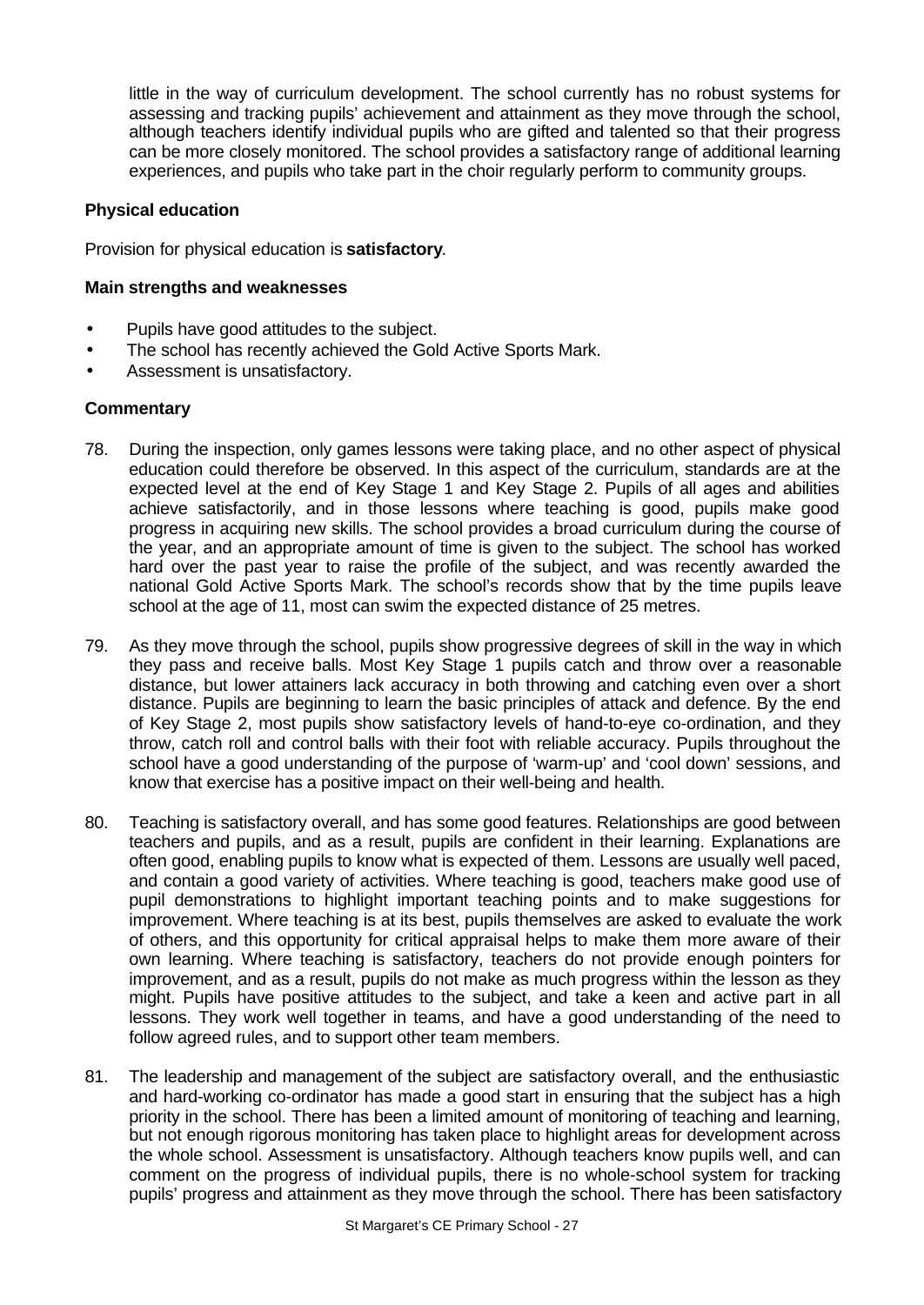progress overall in the development of the subject, and standards are broadly the same as they were at the time of the last inspection.

# **PERSONAL, SOCIAL AND HEALTH EDUCATION AND CITIZENSHIP**

The provision for personal, social and health education is **good**.

#### **Main strengths and weaknesses**

- Formal lessons are taught to all classes, and are supplemented by many informal opportunities for pupils to discuss problems and concerns with other adults.
- The mentor and school counsellor have a positive impact on the personal development of pupils who have difficulties with their learning or with forming relationships.
- Good use is made of the expertise of external agencies to support health education.
- The school's strong links with the community help the pupils to gain a good understanding of the notion of citizenship.

- 82. The school has developed a good programme for promoting the pupils' personal, social and health education and citizenship. Circle Time sessions are held in all classes, enabling pupils to talk about issues of general concern. Some sessions are effectively led by the mentor, who has had training in the use of puppets who help the pupils to express their ideas and feelings. At times, recording tasks are mundane and do little to support the pupils' learning, but in the main, lessons are well prepared and led. Good emphasis is placed on the pupils learning how to maintain a healthy lifestyle through subjects such as science, where pupils learn about healthy diet, the importance of exercise, and the dangers of drug misuse.
- 83. In addition to the formal programme of personal, social and health education, there are many opportunities throughout the day for pupils to approach their teachers, the mentor, or the headteacher. Pupils have strong relationships with staff, and are unafraid of seeking them out if they have a problem, or something they wish to celebrate and share. The headteacher and staff know the pupils very well, and work closely with families who are experiencing difficulties.
- 84. The school has an appropriate programme for sex education, and is well supported in this aspect of its work by external agencies, such as the school nurse. The counsellor has regular slots with individual pupils who are experiencing significant difficulties, and provides very good support. Pupils' understanding of citizenship is successfully promoted through activities within the local community, and through the school council, which is starting to take responsibility for shaping some aspects of school life.